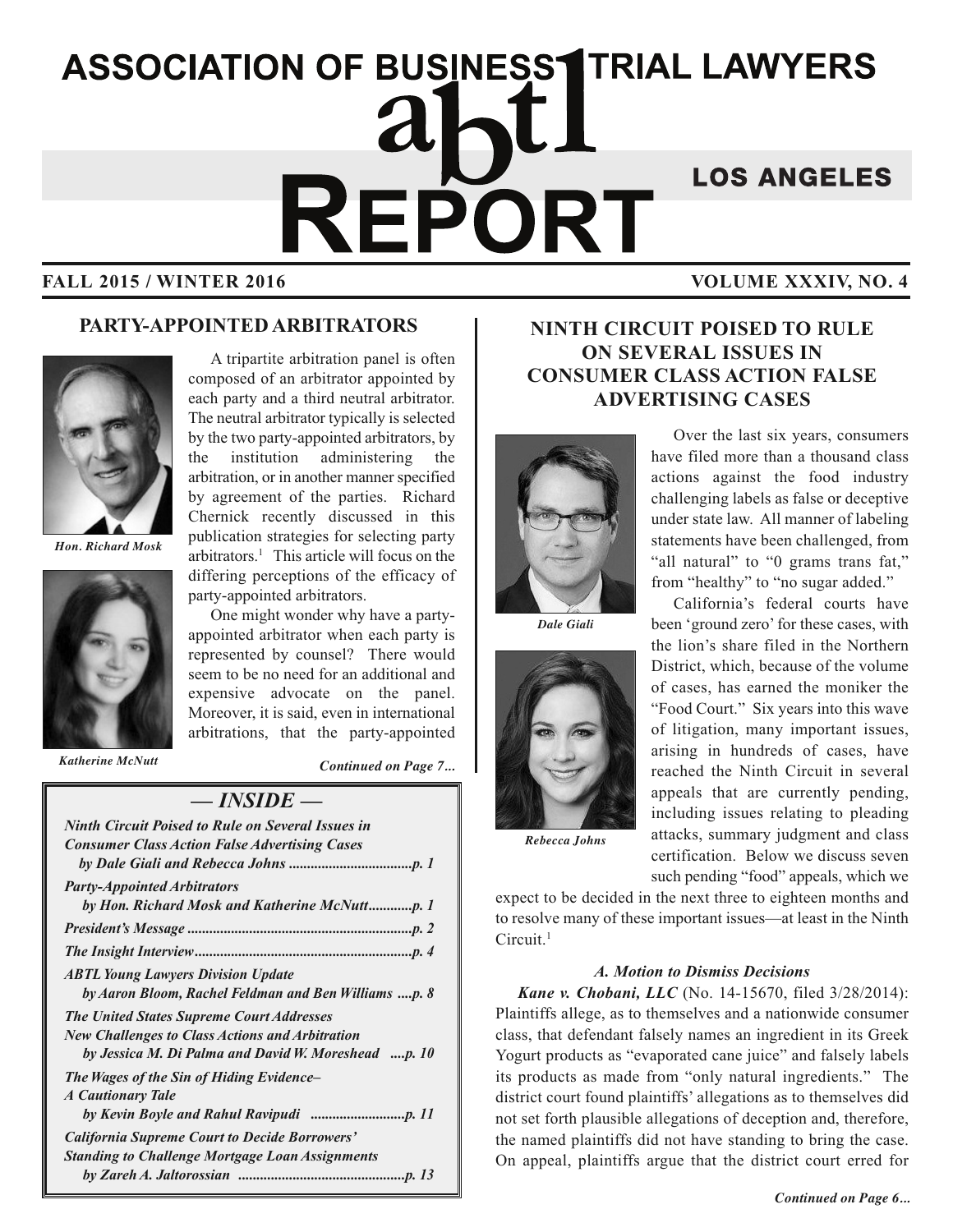## **PRESIDENT'S REPORT**



*Bryan A. Merryman*

#### **The State of the ABTL**

January is often the time of year when we reflect on the past year and consider our goals for the coming year. One example is the President's State of the Union speech to Congress. Here is the State of the ABTL's Los Angeles Chapter.

We are thriving! Our programming features leading jurists and attorneys talking

about the issues of the day in a collegial forum or demonstrating the latest courtroom techniques; the Annual Seminar continues to be a highlight of the year; membership is at record levels; and we are finding new ways each year to contribute more to the business litigation legal community.

The ABTL's mission is to promote a dialogue between the California bench and bar on business litigation issues. How we accomplish that important mission takes many different forms. We are best known for our legal education programming. Most of our programs attempt to encourage discourse between the bench and the bar. For example, in December 2015, we hosted three of California's Supreme Court justices. Justice Carol Corrigan led a conversation with California's two newest Supreme Court justices, Justice Mariano-Florentino Cuéllar and Justice Leondra Kruger. In January 2016, Judge Philip Gutierrez moderated a lunch program featuring Chief Judge George King and Kiry Gray, the Clerk of the U.S. District Court for the Central District of California, as well as Presiding Judge Carolyn Kuhl and Sherri Carter, the Clerk of the L.A. Superior Court, discussing helpful tips and lessons for all practitioners. On February 9, 2016, Judge Suzanne Segal will moderate a discussion with four of our most recently appointed magistrate judges in the Central District – Judge Alexander MacKinnon, Judge Douglas McCormick, Judge Rozella Olivar, and Judge Karen Stevenson. The magistrate judges appointed in the Central District over the last couple of years are an extremely impressive group, and I am sure this program will be of great interest to our members. Attend the program and ask them a question.

In October, we can look forward to the Annual Seminar. This year, the ABTL will return to Maui. The conference will be at The Ritz Carlton, Kapalua, a new hotel for the ABTL. Make plans to

# **ASSOCIATION OF BUSINESS1TRIAL LAWYERS**

8502 E. Chapman Avenue, Suite 443 Orange, California 92869 (323) 988-3428 *∙* Fax: (714) 602-2505 Email: abtl@abtl.org *∙* www.abtl.org

#### **OFFICERS**

Bryan A. Merryman President

Nancy R. Thomas Vice President Michael P. McNamara Treasurer

Sabrina H. Strong Secretary

#### **BOARD OF GOVERNORS**

Daniel Alberstone David M. Axelrad Hon. Tricia A. Bigelow Richard Birnholz Hon. Andre Birotte, Jr. Kevin R. Boyle Hon. Kevin C. Brazile Bruce A. Broillet Manuel F. Cachán Bernice Conn Hon. Huey Cotton Robyn C. Crowther Sen. Joseph L. Dunn John S. Durrant Hon. Emilie H. Elias James J. Farrell Michael J. Finnegan Dana Alden Fox Dale J. Giali Thomas V. Girardi Valerie M. Goo David Graeler Hon. Margaret M. Grignon (Ret.) Mary H. Haas Sascha Henry Jeanne E. Irving Hon. Samantha P. Jessner Brian S. Kabateck Jeffrey A. Koncius

Hon. Alex Kozinski Hon. Carolyn B. Kuhl Allen L. Lanstra Susan K. Leader Jonathan A. Loeb Michael L. Mallow Jordan M. McCrary Eric R. McDonough Deanne L. Miller Tritia M. Murata Jason C. Murray Gretchen M. Nelson Christian Nickerson Hon. Beverly Reid O'Connell Courtney A. Palko Clifford H. Pearson Hon. Virginia A. Phillips R. Alexander Pilmer Erin R. Ranahan Kahn A. Scholnick Marc M. Seltzer Sabrina H. Strong Tami S. Smason Hon. Mary H. Strobel Erik K. Swanholt Christopher Tayback John E. Walker Paul C. Workman Jason C. Wright

#### **JUDICIAL ADVISORY COUNCIL**

Hon. Judith Ashmann-Gerst Hon. Elihu M. Berle Hon. Stephanie M. Bowick Hon. Daniel J. Buckley Hon. Lee Smalley Edmon Hon. Elizabeth A. Grimes Hon. Philip S. Gutierrez

Hon. Jeffrey W. Johnson Hon. George H. King Hon. Marc Marmaro Hon. Rita J. Miller Hon. Anthony J. Mohr Hon. Suzanne H. Segal Hon. Richard A. Stone, Jr.

**YOUNG LAWYERS CO-CHAIRS** Aaron Bloom Rachel Jari Feldman Ben Williams

**EXECUTIVE DIRECTOR** Linda A. Sampson

**ABTL REPORT EDITORS** John F. Querio Hon. Margaret M. Grignon (Ret.)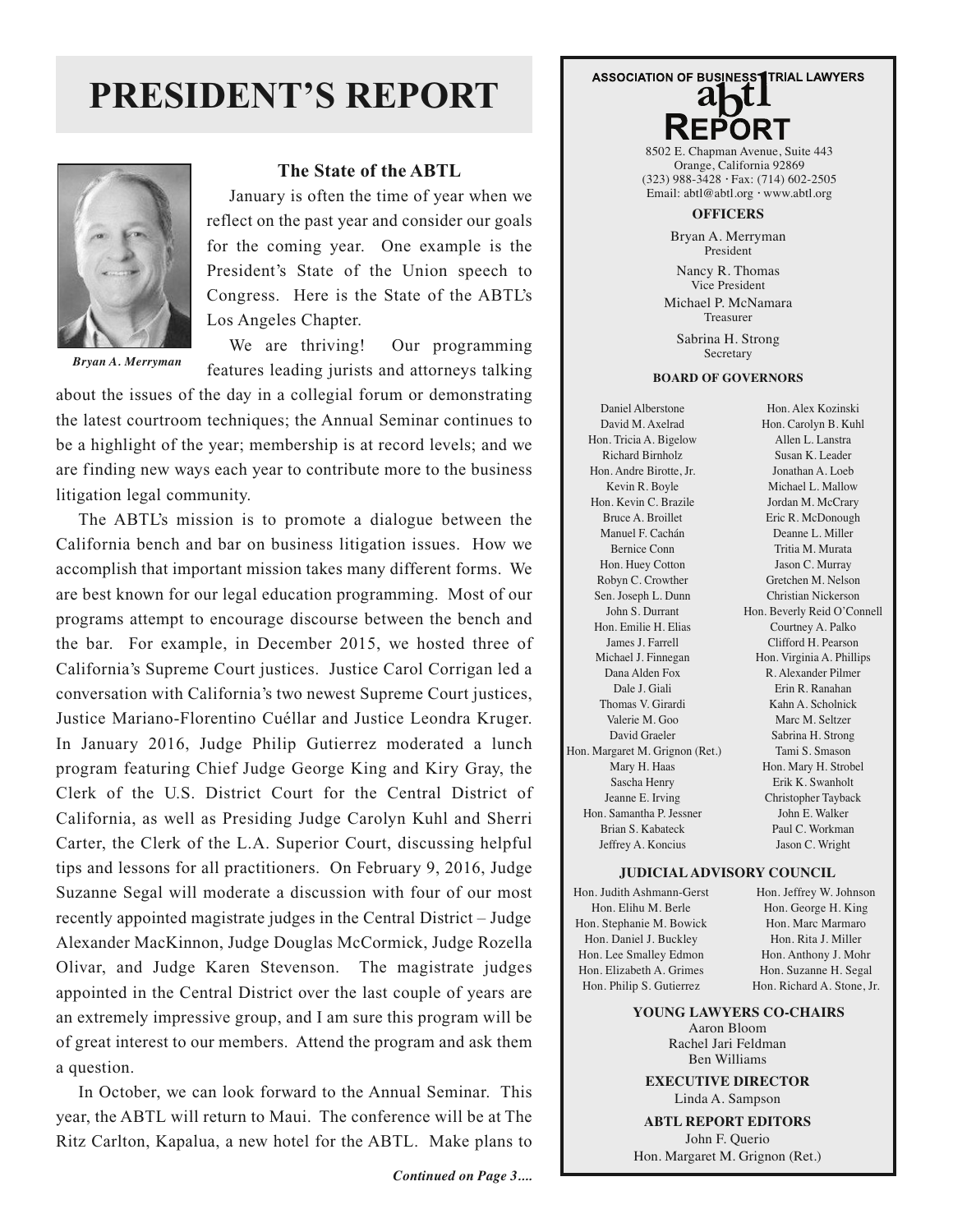#### *PRESIDENT'S MESSAGE …continued from Page 2*

spend a long weekend in Hawaii in October at a spectacular location and learn something valuable from the great programming featuring our leading practitioners and judges—when you are not on the golf course or enjoying a Mai Tai by the pool.

In addition to programming, this past year, as part of the ABTL's efforts to support the state's judiciary, two of our board members served on the Los Angeles Superior Court courts committee, and we worked with the Los Angeles County Bar Association and the Open Courts Coalition to support state court funding efforts. We also volunteered for mandatory settlement programs and assisted the Informed Voter Project supported by the National Association of Women Judges. In 2016, the ABTL will continue all of these efforts and look for new ways to communicate with and support our judiciary, especially the state courts that continue to serve us under severe budget constraints.

The ABTL also awards scholarships to a law student at each of the five local law schools. We will present the 2016 recipients with their scholarships at our February dinner program. In December, we raised a record amount of money for a local elementary school and non-profit that supports local students from lower income families. Thank you to Mary Haas, our board member who led this effort, and to our many ABTL members who contributed. Your generosity provided many of these children with the only gift they received during the holidays.

The Los Angeles chapter's membership numbers are at an all-time high. We have exceeded 1,500 members in recent years, demonstrating the organization's importance in the local legal community and the value of membership. The county's leading business litigation firms actively participate in the ABTL. We are proud that those firms are practicing at the highest levels on both the plaintiff and the defense side of the bar. We are honored to have many of the leaders of the local federal and state courts serving on our board and the attendance of many other judges at our programs, which allows for a true dialogue and communication between the bench and the bar.

In recent years, we have started making additional information available to our members on our website (www.abtl.org) and established a LinkedIn group page for members. We make available old ABTL programs for MCLE credit, published ABTL Reports, and information regarding upcoming programs and the Annual Seminar. This year, more real-time information is coming for our members on what is happening in our local courts, our latest programs, and increased information from other chapters that may be of interest.

We are even on Wikipedia now. This was a pet project of our past president, Dave Battaglia, and he succeeded in establishing an ABTL Wikipedia page. This year, we are going to expand the page for better branding and exposure. A client once said to me that if you are not on Wikipedia, you are not anyone. Well, I am still not on Wikipedia, but the ABTL is!

If you are a business trial lawyer and are not a member, I encourage you to join the ABTL and take advantage of what we offer – the best business litigation programming, the Annual Seminar, the ABTL Report, access to members-only information on the website and LinkedIn, and an easy way to meet the other business trial lawyers in LA and California. Join and actively participate in the dialogue between the bench and the bar.

*Bryan A. Merryman White & Case LLP ABTL President, 2015-2016*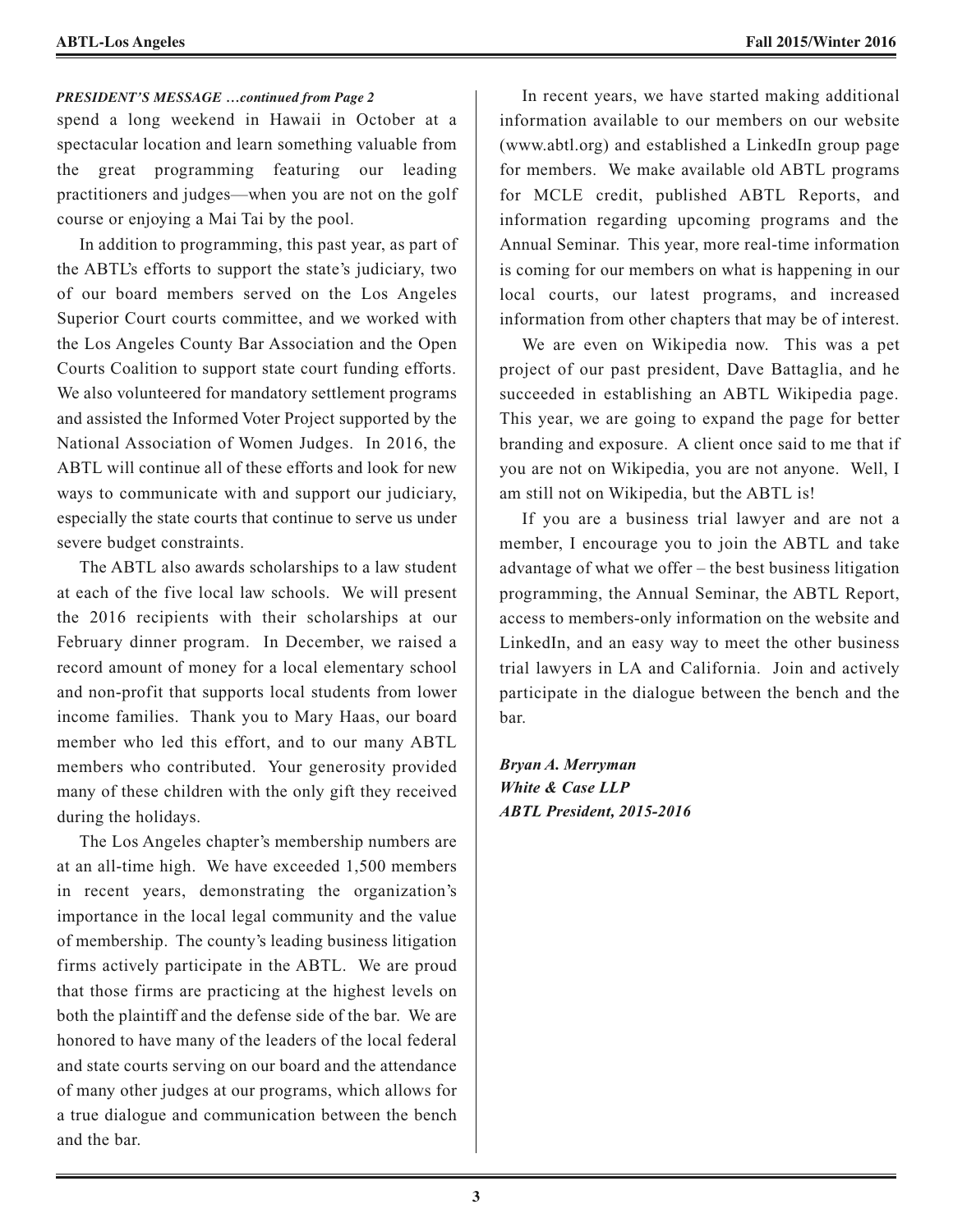## **THE INSIGHT INTERVIEW**



*The Insight Interview features interviews with leading jurists, lawyers and business executives. The series focuses specifically on practical, real-world advice for lawyers in their first 10 years of practice.*

*This installment features Christopher Reynolds, Managing Officer, General Counsel and Chief Legal Officer for Toyota Motor Corporation. Mr. Reynolds was interviewed by Steven Feldman, a senior associate with Hueston Hennigan LLP in Los Angeles, CA. Christopher Reynolds Steven Feldman*



#### *When you were a student at Harvard Law School, what kind of career did you envision?*

I came into law school thinking I would get a degree and then become an urban real estate developer who worked on rebuilding my hometown of Detroit. But then I took a federal litigation and trial practice course, which – along with some summer work experiences – changed my orientation.

### *After law school, you clerked for a federal appellate judge and then went to work as an associate at Hughes Hubbard in New York City. Tell me about your experience there.*

After starting at the firm in 1987 on "Black Monday," which you may recall was one of the largest one-day stock crashes in Wall Street history, I had a great experience, focusing on antitrust, product liability and class action defense work.

I was lucky that I got into court quite a bit as a junior associate. One of my first clients was the national airline of the Dominican Republic, and my work for the airline involved regularly going to Bronx civil and small claims courts to litigate claims brought against the airline for things like lost cargo-loads of furniture.

#### *After spending a few years as an associate, you became an Assistant United States Attorney in the Southern District of New York. How did you decide to make that move?*

My father, who was a retired New York City police officer, knew a former AUSA who told me that to advance in my career, I needed to leave the firm, take a financial hit, and go learn how to trust my own judgment and try my own cases at the U.S. Attorney's Office. He said that if I prepared my application, he would recommend me. I ended up serving as an AUSA

for five years, handling a large number of trials and investigations.

#### *Are there particular lessons you learned from being a prosecutor that you can share?*

First, you have to trust your own judgment before you rely on anyone else's. You need to trust you have enough skills to make important decisions, even if that decision is "I need someone else to help me make this decision." Second, nothing beats face-to-face communication for talking over tough issues. And third, if you are confident enough in your own judgment, it is very difficult to get intimidated. There are many situations that occur, particularly in trial practice, where people purposely try to intimidate you, and you need to develop a level of resilience in response to adversity and crisis.

#### *Given your preference for face-to-face communication, do you prefer that your outside counsel, including junior lawyers, avoid sending you emails?*

For young lawyers who are trying to communicate with me, I would say, if you cannot have a face-to-face discussion, then do a phone call. It can simply be, "Hey, I know that you've asked me about this issue, here are my initial thoughts. I am going to give you more detail in an email, but I don't want you to be surprised and I want to make sure I'm covering what you want me to cover." In the context of that conversation, the outside lawyer will always learn something and I will feel that he or she is actually communicating with me rather than coming down from on high with tablets in hand. An email tends to have a distancing effect.

*Continued on Page 5...*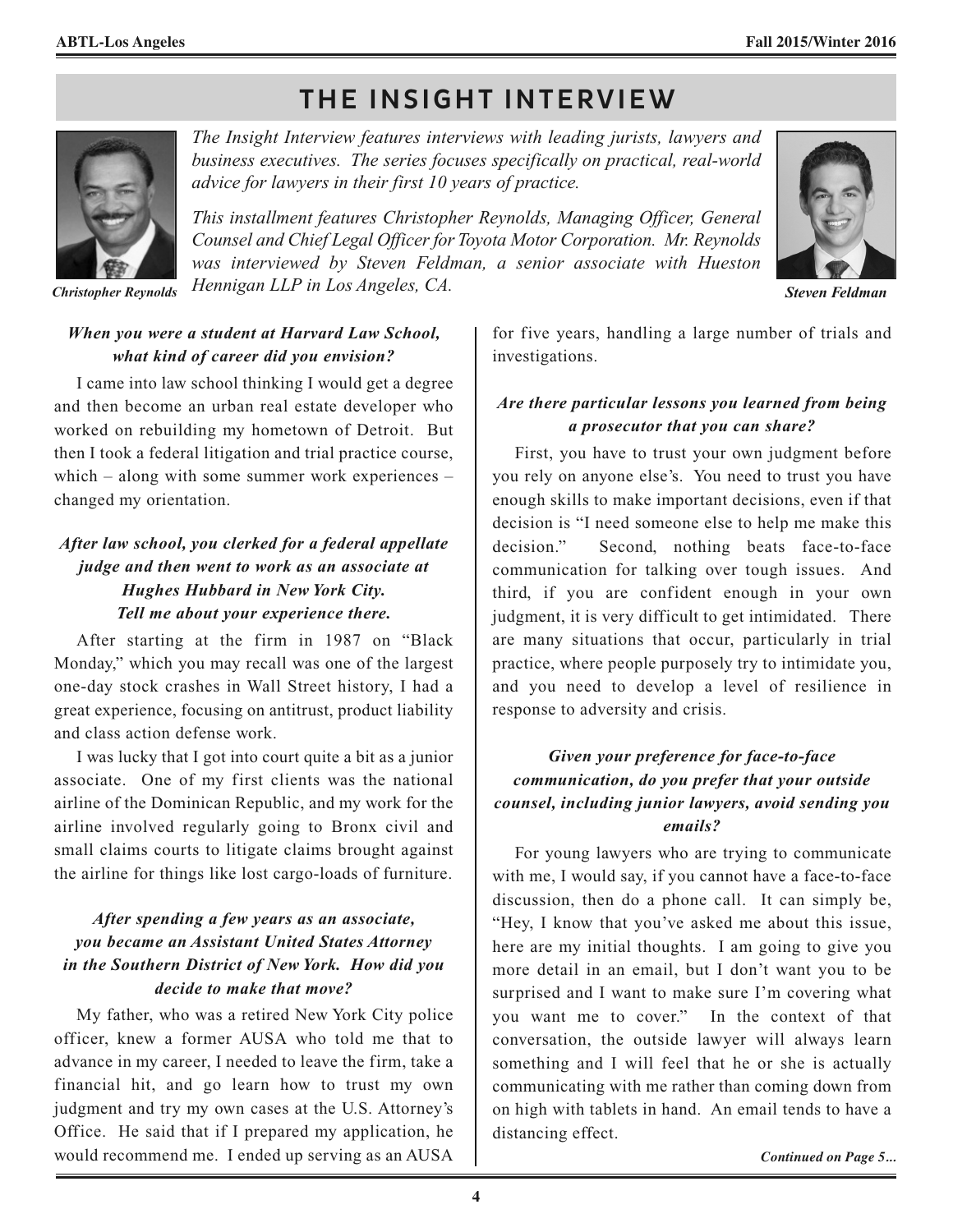#### *The Insight Interview with Chris Reynolds …continued from Page 4* you have to be when you leave a law firm, and whether

I think if you look at any successful lawyer, he or she will tell you that a key part of his or her success is the ability personally to relate to the client or others with whom the attorney is working.

#### *When you left the U.S. Attorney's Office, you joined Morgan Lewis in New York as a labor and employment partner. Based on your experience as a law firm partner, what are some things you recommend associates do to stand out?*

Express your interest in the work  $-$  by, for example, raising your hand to step forward on projects or by asking if there is a pleading or brief on which you can work. While it's easy to be a bit cynical about big firm work, the people who are successful partners are successful because they actually like what they do. Associates who demonstrate that they share this enthusiasm are folks with whom partners want to work.

#### *What led you to leave Morgan Lewis in 2007 and join Toyota as deputy general counsel?*

As an initial matter, Toyota was a client of mine, and I had loved working with the company. But I also looked ahead to what I thought would be my career as a law firm partner focused on labor and employment litigation, and thought going in-house at a company like Toyota would allow me to work on a wider variety of legal issues.

Still, I had tremendous hesitation about taking the position. I knew my compensation would be lower, that I had to move to Los Angeles, and it was not clear to me how a lawyer's performance would be evaluated at a company because in-house lawyers do not have revenue-generating roles.

#### *Is there any "right time" for someone to leave a firm to go in-house?*

You should leave when you decide being at a firm is not what you want to do any more. There's no reason – other than financial – why anybody should prolong a stay doing something they don't like, particularly at a law firm where the pressures increase as you become more senior.

Also, I don't see much of a link between how senior

you ultimately attain a senior in-house position. When you look at folks who are general counsels, many went in-house as mid-level associates and progressed through the company for 5-10 years before becoming general counsel. Most often, you get to become general counsel because you are viewed as comfortable and familiar with the business, as well as able to give the right kind of advice at the right time.

#### *What do you know now, having served as a GC, that you wish you'd known while at a law firm?*

It would have been helpful to understand how precious a client's time is. I always knew my time as outside counsel was precious – because I was billing it by the tenths of the hour – but I didn't quite realize the same thing about in-house attorneys. In many ways, the in-house counsel job is as tough, or tougher, than working as outside counsel, so you have to be ruthlessly efficient with their time.

The other thing I wish I knew is that clients are focused on solutions. We don't need long explanations of the underlying law. We expect you to work through that, and to keep our business objectives in mind while coming up with solutions.

#### *Are there things you would tell young lawyers at law firms NOT to do?*

Never think that emails and marketing strategies are substitutes for personal contact and relationships. Build relationships. You don't do that by sending a periodic email or putting someone on a marketing list. What you really want is the kind of relationship where you can pick up the phone and call someone in-house and say, "Hey, I know this issue is of interest to you because you and I have talked about this before, and if you have five minutes, I can quickly run it down for you."

*Steven Feldman is a senior associate with Hueston Hennigan LLP in Los Angeles.*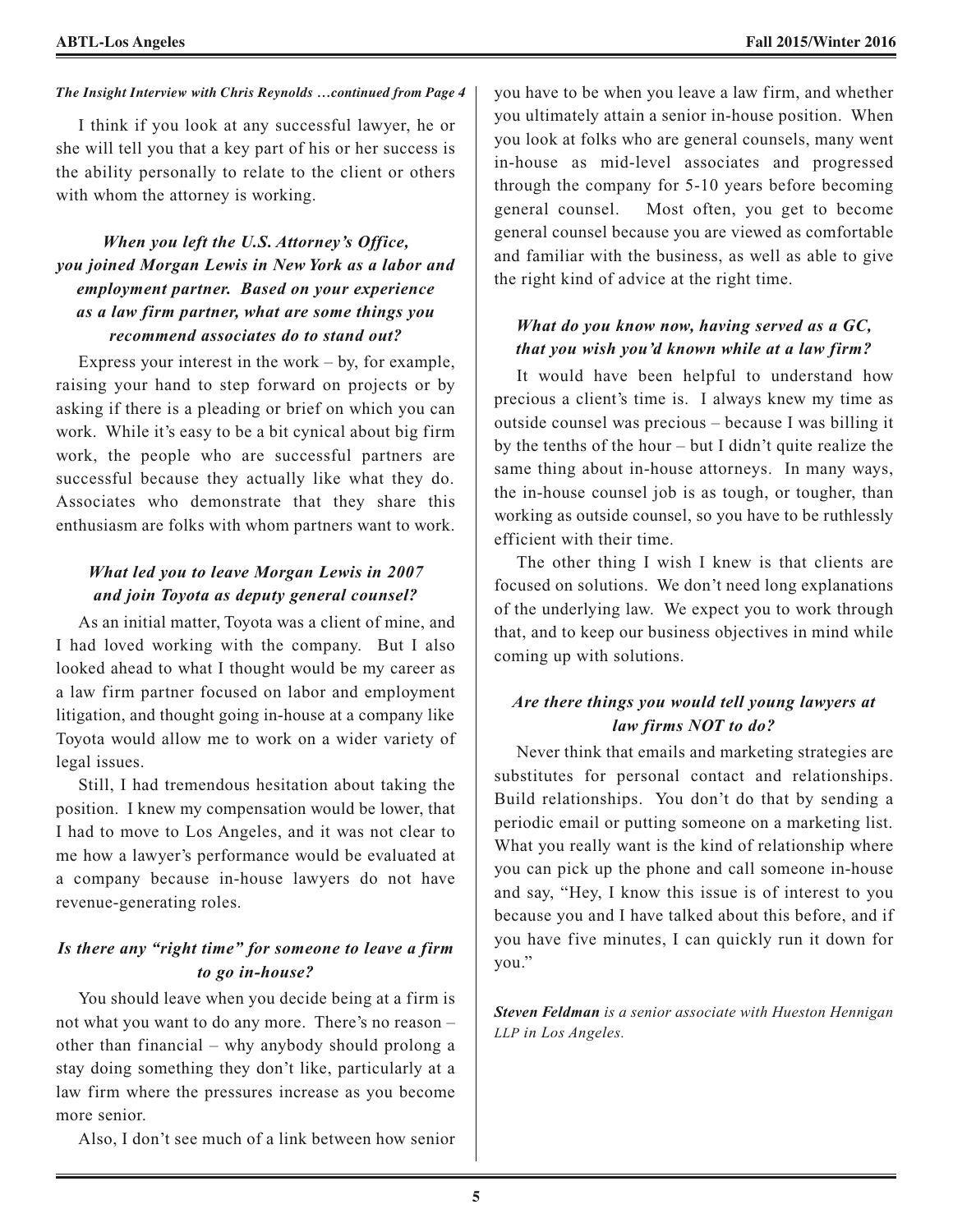#### *"CLASS ACTION FALSE ADVERTISING"…continued from Page 1*

several reasons. First, plaintiffs argued that the district court was required to take the factual allegations in the complaint as true, but that the district court instead drew unwarranted inferences "to justify disbelief in Plaintiffs' allegations that they were misled." Plaintiffs argue that they adequately pleaded allegations of reliance and that reliance allegations are not subject to Federal Rule of Civil Procedure 9's particularity requirement, and that the court erred in ruling otherwise. Plaintiffs also argue that as to their natural claims, the district court erred by ruling that plaintiffs failed to plead sufficient details of the manufacturing process that plaintiffs alleged were incompatible with a product labeled as "natural" and, in any event, that plaintiffs should have been provided an opportunity to add those details. 2

*Bishop v. 7-Eleven, Inc.* (No. 14-15986, filed 5/19/2014): Plaintiff, on behalf of a nationwide class, challenges the use of the terms "0g trans fat" and "no cholesterol" on snack products. Plaintiff does not allege that those statements are false, but that they are not accompanied by a disclosure about the fat content of the product, which plaintiff alleges is required under the federal Food, Drug and Cosmetic Act (FDCA). The district court ruled that "Plaintiff has not pled an injury-in-fact and therefore has no standing to bring a claim," and that the "lack of disclosure, on its own, is not enough to confer standing on Plaintiff to bring a claim." On appeal, plaintiff argues that it was error for the district court to rule on a pleading attack that a plaintiff does not state a failure-to-disclose claim. Plaintiff argues that the district court was required to accept plaintiff's reliance allegations as true and that Rule 9's particularity requirements do not apply to reliance allegations.

#### *B. Motion for Summary Judgment and Class Certification Decisions*

*Bruton v. Gerber Products Company* (No. 15-15174, filed 1/30/2015): The district court denied certification of a nationwide consumer class and granted summary judgment to defendant in this case involving claims that numerous infant food products sold by Gerber contained improper "no sugar added" and nutrient content labeling ("good source," etc.). In her opening brief to the Ninth Circuit, plaintiff focuses on the question of whether her claim under the "unlawful" prong of the UCL requires evidence that the challenged labeling statement was deceptive, or may (as she argues) proceed on a strict liability theory based on the FDCA's labeling requirements. Her brief also argues that ascertainability is not a requirement for class certification (it is not mentioned in Rule 23) and that all that is necessary to meet Federal Rule of Civil Procedure 23 is a cogent definition of the class.

regulation (low-calorie), while ignoring the other part of the *Major v. Ocean Spray Cranberries, Inc.* (No. 15-15880, filed 4/30/2015): The district court granted summary judgment to defendant and denied plaintiff's motion for class certification as moot in this case challenging labeling of defendant's juice products–including natural and antioxidant labeling–on behalf of a putative nationwide consumer class. Plaintiff's opening brief argues that the district court misapplied the summary-judgment burdens and that plaintiff submitted sufficient evidence to create a triable issue of fact. Plaintiff also argues that the district court erroneously looked at only one part of the FDA's "no sugar added" labeling regulation (sugar content), and that the district court misinterpreted the "concentrated fruit juice" language in the regulation.

*Jones v. ConAgra Foods* (No. 14-16327, filed 7/14/2014): The district court denied class certification of separate classes for three distinct categories of products: canned tomato products (antioxidant labeling, "natural" and "no preservatives" labeling); Swiss Miss cocoa products ("natural source of antioxidants" labeling); and PAM cooking spray ("natural" labeling and failure to identify the propellant ingredients). The district court concluded that the proposed classes were not ascertainable, that the proposed classes did not meet the predominance requirement of Rule 23, and that plaintiffs' damages models failed to meet the requirements of the Supreme Court's *Comcast Corp. v. Behrend* decision. 133 S. Ct. 1426 (2013). The district court also found typicality problems as to the named plaintiff representing the proposed Swiss Miss class. The appellate briefing focuses heavily on the issue of ascertainability and whether the Ninth Circuit should adopt the Third Circuit's *Carrera v. Bayer* line of cases, which require contemporaneous, objective evidence of class membership (*e.g.,* a receipt for purchase of the challenged product). *See* 727 F.3d 300 (3d Cir. 2013); *see also Marcus v. BMW of N. Am., LLC*, 687 F.3d 583 (3d Cir. 2012).

*Brazil v. Dole Packaged Foods* (No. 14-17480, filed 12/17/2014): The district court decertified the class and granted summary judgment to defendant in this case involving packaged fruit products labeled "all natural fruit." On appeal, plaintiffs focus on the aspect of the district court ruling that limited their damages recovery to the price premium, asserting that recovery should include various types of restitution and that class certification could not be denied based solely on a failure of damages calculations. They also argue that their "illegal product/strict liability" theory (*i.e.*, that a technical violation of labeling law without deception or reliance is sufficient) was improperly rejected. Finally, they argue that sufficient evidence was presented to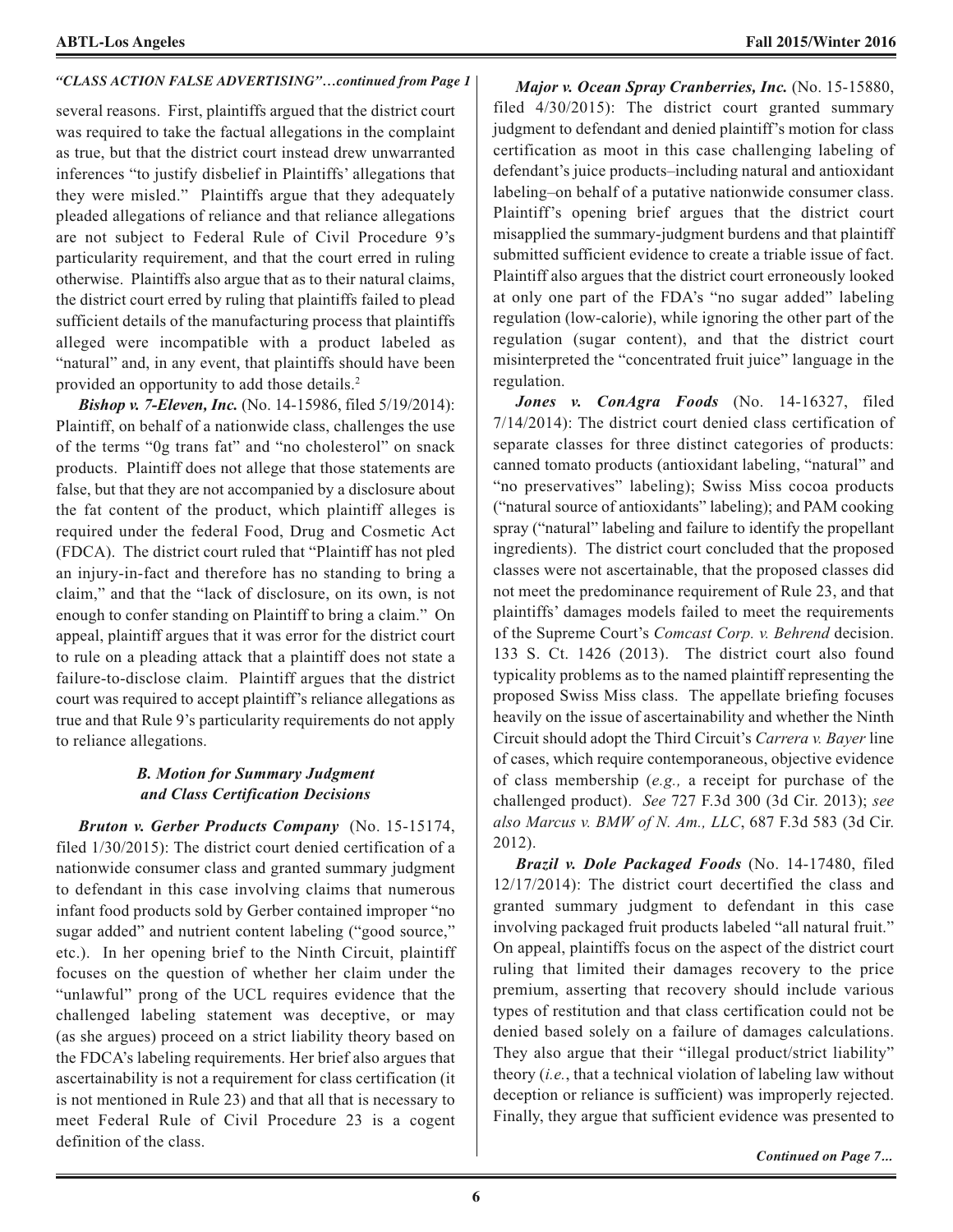#### *"CLASS ACTION FALSE ADVERTISING"…continued from Page 6*

prove that reasonable consumers would be misled by defendant's "all natural fruit" label.

*Briseño v. ConAgra Foods* (No. 15-55727, filed 5/13/2015): This is an interlocutory appeal by defendant from an order granting class certification to plaintiffs in these consolidated cases alleging that defendant's Wesson Oil products are not "all natural" because they are made from genetically modified (GMO) ingredients. The district court's order approved several separate classes of consumers from individual states, while rejecting defendant's detailed ascertainability argument and accepting plaintiffs' new damages model, after having previously rejected plaintiffs' earlier damages model. In its opening brief, defendant argued (1) that the class was not ascertainable and that more than a "definition" was required to meet ascertainability, (2) that individual issues predominated over common issues because there is no common understanding of the meaning of "natural" and there is no evidence that reasonable consumers thought "natural" labeling meant no GMO ingredients in Wesson oil products, (3) that individual damage calculation issues predominated given plaintiffs' first-of-its-kind hybrid damages model using hedonic regression and conjoint analysis (hedonic regression attempts to determine "how much consumers pay for each feature of a product" while a conjoint analysis "conducts surveys of consumers' present preferences" to determine whether the challenged labeling statement was material to the purchasing decision) and that this hybrid model violated the Supreme Court's *Comcast* decision, and (4) that a class action was not a superior vehicle to resolve the dispute.

Briefing is complete in six of the above-listed cases.<sup>3</sup> Oral argument has been noticed in only one of the appeals. In the not-too-distant future, the Ninth Circuit should provide lawyers and litigants answers to some of the many questions arising in this new and prolific area of the law.

#### *Dale Giali is a partner in the firm of Mayer Brown*. *Rebecca Johns is an associate in the firm of Mayer Brown.*

#### *"PARTY-APPOINTED ARBITRATORS"… continued from Page 1*

arbitrator is never really unbiased. Statistics show that in international investment arbitrations, a party-appointed arbitrator never dissents against the party that appointed him or her and almost never votes against the party that appointed him or her. <sup>2</sup> As one commentator said, "[I]s it not rather obvious that the insistence on a 'right' to name 'one's own' arbitrator has more to do with the hope that the nominee will share one's own prejudices rather than both sides' values?"3 Two arbitrators predisposed to a result may well inhibit candid deliberations and cause an unjustified compromise award. Party-appointed arbitrators may become identified with sympathies toward a particular point of view or industry, and be perceived as looking for their next appointments.

On the other hand, the right of the parties to choose arbitrators is an attractive aspect of arbitration, as compared with litigation, for it gives the parties some control over the process and seemingly gives the arbitration legitimacy. 4 According to one authority, the use of party-appointed arbitrators may prevent an irrational and clearly wrong, nonreviewable award and ensure that all arguments and perspectives of the parties are fully considered and that the process is fair. <sup>5</sup> The principal rationale for using partyappointed arbitrators is that the parties do not trust that a single appointed presiding arbitrator will be capable of grasping all the essential arguments and issuing a reasoned opinion. Partyappointed arbitrators can be particularly useful in international arbitrations because they ensure that the customs, law, practices, and linguistics of a party are understood, considered, and not misapprehended.

California courts have "repeatedly upheld agreements for arbitration conducted by party-chosen nonneutral arbitrators; particularly when a neutral arbitrator is involved [citations]. These cases implicitly recognize it is not necessarily unfair or unconscionable to create an effectively neutral tribunal by building in presumably offsetting biases."6 "[B]ias in a party arbitrator is expected and furnishes no ground for vacating an arbitration award, unless it amounts to 'corruption.'"7

Most American statutes do not deal with party-appointed arbitrators. For example, California statutes regarding disqualification of arbitrators or arbitrator disclosure requirements apply to "neutral" arbitrators. Code of Civil Procedure section 1280, subdivision (d) defines a "neutral arbitrator" as one who is "(1) selected jointly by the parties or by the arbitrators selected by the parties or (2) appointed by the court when the parties or the arbitrators selected by the parties fail to select an arbitrator who was to be selected jointly by them." Code of Civil Procedure section 1281.85, subdivision (a) directed the California Judicial Council to establish ethics standards for persons serving as neutral arbitrators under contractual arbitration agreements. The Judicial Council adopted the Ethics Standards for Neutral Arbitrators in Contractual Arbitration. <sup>8</sup> But, those standards do not apply to "party arbitrators."9 Even when state statutes

*Continued on Page 9...*

<sup>&</sup>lt;sup>1</sup> The seven appeals discussed here are not the first or only instances in which the Ninth Circuit has had an opportunity to address issues in food labeling false advertising class actions. *See, e.g., Reid v. Johnson & Johnson,* 780 F.3d 952 (9th Cir. 2015)*; Carrea v. Dreyer's Grand Ice Cream,* 475 F. App'x 113 (9th Cir. 2012)*; Williams v. Gerber,* 552 F.3d 934 (9th Cir. 2008); *see also, e.g., Astiana v. Hain Celestial Grp., Inc.,* 783 F.3d 753 (9th Cir. 2015) (cosmetics labeling). Moreover, appeals are currently proceeding in other food false advertising cases. *See, Rahman v. Mott's LLP,* No. 15-15579 (9th Cir. filed 3/26/2015) (appeal from denial of class certification on liability issue); *Backus v. General Mills, Inc.,* No. 15-16658 (9th Cir. filed 8/19/2015) (appeal from entry of stay in trans fat case); *Kosta v. Del Monte Foods, Inc.*, No. 15-16974 (9th Cir. filed 10/2/2015) (appeal from denial of class certification).

<sup>2</sup> The authors are counsel of record for Chobani in the appeal.

<sup>3</sup> These cases are *Kane v. Chobani, LLC, Jones v. ConAgra Foods, Inc., Bishop v. 7-Eleven, Inc., Bruton v. Gerber Products Company, Brazil v. Dole Packaged Foods,* and *Major v. Ocean Spray Cranberries, Inc.*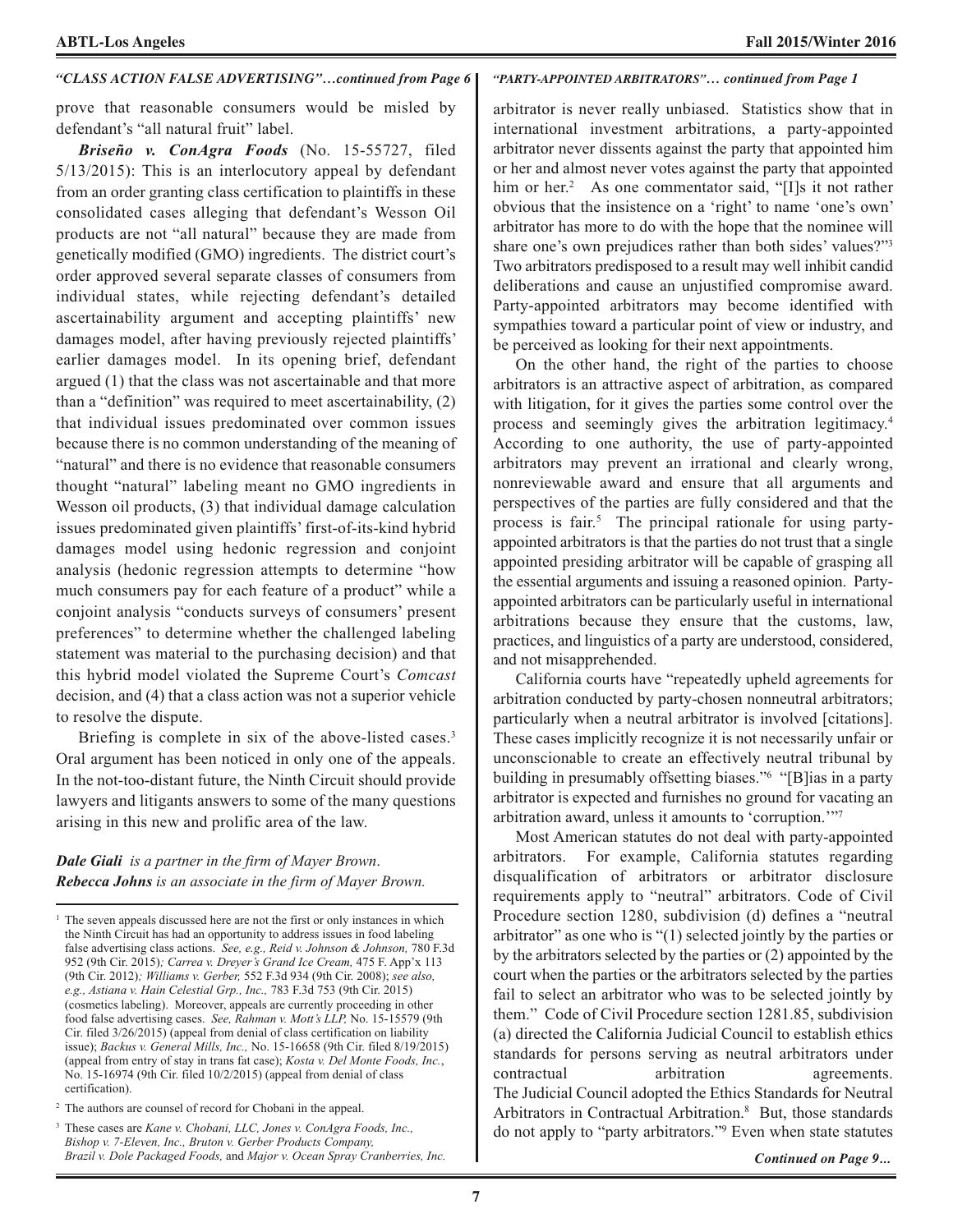

*Aaron Bloom*



*Rachel Feldman*



*Ben Williams*

After a successful 2014-2015 season, the Young Lawyers Division of the ABTL is on track for another exciting and successful year. The Hon. Judith Ashmann-Gerst hosted a well-attended judicial brown-bag in November 2015 at Hogan Lovells

**YLD UPDATE**

LLP, with a focus on preserving the trial record for appeal. The young lawyers who attended described the event as tremendously useful and informative.

The YLD also hosted a happy hour at Pez Cantina in October 2015, bringing together many members of the YLD Advisory Committee for an opportunity to network and discuss events for the upcoming year. The young lawyers who attended stated that they appreciated the opportunity to meet in a casual setting with other young trial lawyers. "I think that YLD happy hours are a wonderful opportunity to develop a community of young trial lawyers in Los

Angeles," said Aaron Bloom, co-chair of the YLD. "We

are looking forward to hosting additional happy hours in the coming year."

The YLD has a great slate of events planned for 2016. On January 27, 2016, the Hon. Andre Birotte, Jr. will be hosting a judicial brown-bag event at the U.S. District Court at 312 North Spring Street with a focus on oral advocacy. "Brown bags are a staple of the YLD program," said Rachel Feldman, co-chair of the YLD. "They allow conversations between distinguished members of the judiciary and young lawyers in an intimate setting, exactly what we aim to achieve."

The YLD is also hosting another happy hour on February 17, 2016, at the Border Grill. As the spring continues, the YLD plans to host a judicial mixer as well as multiple panels and additional brown bags.

"We are incredibly excited about our 2016," said Ben Williams, co-chair of the YLD. "We think that we have a terrific set of events planned that should provide superb opportunities for the young lawyers of the ABTL. There is more to come, so please stay tuned."

For any questions about the YLD, please feel free to reach out to Aaron, Rachel, or Ben.

*Aaron Bloom is an associate at Gibson, Dunn & Crutcher LLP in Los Angeles and Co-Chair of the Los Angeles ABTL YLD.*

*Rachel Feldman is a partner at White & Case LLP in Los Angeles and Co-Chair of the Los Angeles ABTL YLD.*

*Ben Williams is an associate at Morrison & Foerster LLP in Los Angeles and Co-Chair of the Los Angeles ABTL YLD.*

*Want to Get Published? Looking to Contribute An Article? The ABTL Report is always looking for articles geared toward business trial lawyers If you are interested, please contact one of the Co-Editors, John F. Querio, jquerio@horvitzlevy.com or Hon. Margaret M. Grignon (Ret.), mgrignon@grignonlawfirm.com*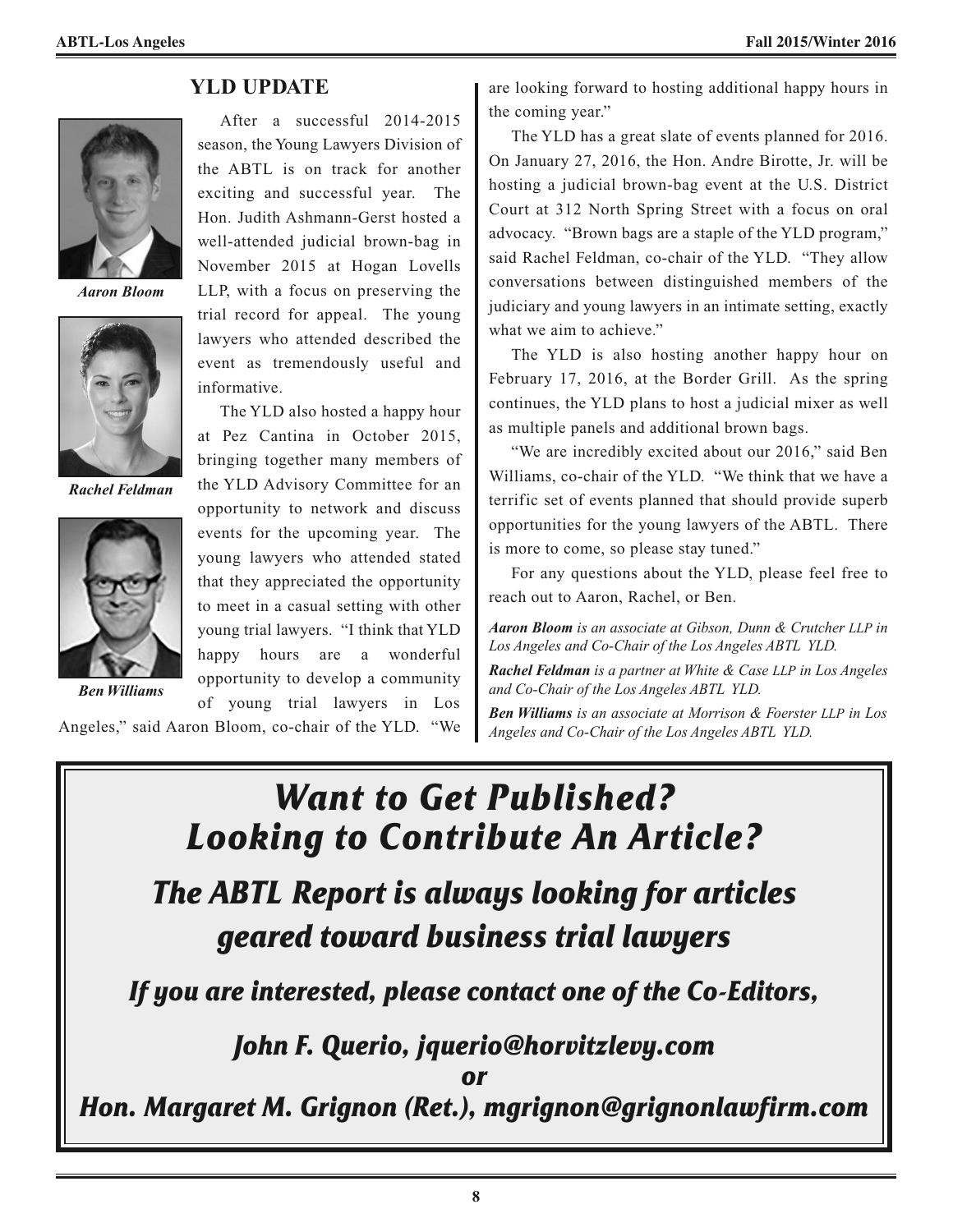make no distinction between party-appointed and non-partyappointed arbitrators, courts may recognize the difference. 10

In the United States, court interpretations of the role of party-appointed arbitrators differ widely. Some give great weight to party autonomy and recognize the partiality of partyappointed arbitrators.<sup>11</sup> Others take a more restrictive view.<sup>12</sup> One federal court, referring to the Federal Arbitration Act's provision that empowers courts to vacate awards for "evident partiality," suggested that test applies to every member of the panel. <sup>13</sup> Thus, at least nationally, the judicial views of the proper role of party-appointed arbitrators are not consistent.

In 1977, an American Bar Association-American Arbitration Association committee promulgated a code of ethics (ethics code) that stated that only the "neutral" arbitrator had to maintain independence and impartiality and that the nonneutral arbitrators may be "predisposed" towards the parties that appointed them. That code provided a presumption that party-appointed arbitrators were nonneutral, unless the parties agreed to the contrary. The sponsors of the ethics code, however, stated their preference that all arbitrators be neutral and subject to the same ethical standards.

In 2004, the ethics code was revised and established "a presumption of neutrality for all arbitrators, including partyappointed arbitrators, which applies unless the parties' agreement, the arbitration rules agreed to by the parties, or applicable laws provide otherwise."14 The revised ethics code imposed the same ethical obligations on all arbitrators, including party-appointed arbitrators, unless the parties otherwise agreed. The American Arbitration Association also amended its commercial arbitration rules in 2004 to conform to this version of the ethics code. <sup>15</sup> Similarly, all arbitrators in international arbitrations are either presumed or required to be unbiased, although a court has stated that in an international arbitration subject to United States law, "[g]enerally partisan arbitrators are permissible."16

It has been said that although "[m]any clients assume that the arbitrator they name will favor their case, [and] be an advocate for them within the tribunal, [t]his assumption is seldom correct…particularly in arbitrations under rules requiring the party arbitrator to be as objective as the third arbitrator."17 In one recent and highly publicized international arbitration, the party-appointed arbitrator selected by the respondent Russian Federation joined in the unanimous \$50 billion award against that respondent—the largest arbitration award to date. 18

Others have characterized the idea that party-appointed arbitrators are independent as a "pretense," and perceive European practitioners and arbitrators as clinging to the theory, if not the practice, of "demanding quasi-judicial 'independence.'"19 They argue that this European view "increase[es] the risk of confusion and hesitation where not only the attorneys but the three arbitrators come from differing legal systems."20

*"PARTY-APPOINTED ARBITRATORS"… continued from Page 7* Most authorities, however, agree that party-appointed arbitrators should be unbiased. As noted, some do not think there should be party-appointed arbitrators at all. Nevertheless, parties should check the applicable standards and laws in the relevant fora before contracting to arbitrate or participating in an arbitration. In the absence of a clear agreement, parties who decide to use party-appointed arbitrators may have different assumptions as to what such arbitrators will or can do. This includes limitations on what issues may be raised in preselection interviews, disclosures, relationships with the parties, ex parte communications, methods of compensation, challenges, and many other practices. As long as the law on the subject of party-appointed arbitrators remains confused and uncertain, full disclosure, agreement of the parties, and careful draftsmanship will be the prudent and best practices.

> *Richard M. Mosk is an Associate Justice of the California Court of Appeal, Second Appellate District, Division Five. Katherine McNutt is a law student at Stanford Law School in the Class of 2017.*

- <sup>1</sup> Chernick, Selecting Party Arbitrators (2014) XXXIV ABTL Report 1.
- <sup>2</sup> Van den berg, *Dissenting Opinions by Party-Appointed Arbitrators in Investment Arbitration in Looking to the Future: Essays on International Law in Honor of W. Michael Reisman* 821.
- <sup>3</sup> Paulsson, *Must We Live with Unilaterals?* (2013) 1 ABA Section of International Law, International Arbitration Committee 1, 5.
- <sup>4</sup> Brower, *The (Abbreviated) Case for Party Appointments in International Arbitration* (2013) 1 ABA Section of International Law, International Arbitration Committee 10.
- *Ibid.*; see also Park, Arbitration of International Business Disputes (2d ed. 2012) p. 39.
- <sup>6</sup> *Tate v. Saratoga Sav. & Loan Ass'n* (1989) 216 Cal.App.3d 843, 852, disapproved on other grounds in *Advanced Micro Devices, Inc. v. Intel Corp.* (1994) 9 Cal.4th 362, 376-377.
- <sup>7</sup> *Id.* at p. 858; see also *Tipton v. Systron Donner Corp.* (1979) 99 Cal.App.3d 501, 506 [holding that party-appointed arbitrator's relationship as attorney for party that appointed him was not grounds for vacating award absent a showing of corruption and prejudice.]
- <sup>8</sup> Cal. Rules of Court, Ethics Standards for Neutral Arbitrators in Contractual Arbitration; *see* Code Civ. Proc., §§ 1281.9(a)(2), 1281.91, 1286.2(3).
- <sup>9</sup> *Jevne v. Superior Court* (2005) 35 Cal.4th 935, 945, fn. 4.
- <sup>10</sup> D. Branson, *American Party-Appointed Arbitrators—Not the Three Monkeys* (2004) 30 U. Dayton L.Rev. 1, 15, fn.3.
- <sup>11</sup> See, e.g., *Astoria Medical Group v. Health Ins. Plan* (1962) 11 N.Y.2d 85, 133 [182 N.E.2d 85, 87].
- <sup>12</sup> See *American Eagle Fire Ins. Co. v. New Jersey Ins. Co.* (1925) 240 N.Y. 398, 404 [148 N.E. 562, 564]; *Barcon Associates, Inc. v. Tri-County Asphalt Corp.* (1981) 86 N.J. 179, 184 [430 A.2d 214, 219] ["parties may agree to any form of dispute resolution that they wish, but they may not seek the backing of the courts for private actions that, while substituting for the judicial function, are fraught with the appearance of bias"].
- <sup>13</sup> *Standard Tankers (Bahamas) Co. v. Motor Tank Vessel, Akti* (E.D.N.C. 1977) 438 F.Supp. 153, 159.
- <sup>14</sup> ABA/AAA Code of Ethics for Arbitrators in Commercial Disputes, Note on Neutrality (Rev. 2004).
- <sup>15</sup> II Born, International Commercial Arbitration (2d ed. 2014) p. 1802.
- <sup>16</sup> *ATSA of California, Inc. v. Cont'l Ins. Co.* (9th Cir. 1985) 754 F.2d 1394, 1395 (modifying and quoting *ATSA of California, Inc. v. Cont'l Ins. Co.* (9th Cir. 1983) 702 F.2d 172, 175).
- <sup>17</sup> Geokjian, *ICC Arbitration From a Practitioner's Perspective* (1980) 14 J. Int'l L. & Econ. 407, 410.
- <sup>18</sup> PCA Case Nos. AA 226, 227, 228 (July 18, 2014).

<sup>20</sup> *Ibid.*

<sup>19</sup> Higgins, et al., *Pitfalls in International Commercial Arbitration* (1980) 35 Bus. Law. 1035, 1043-1044.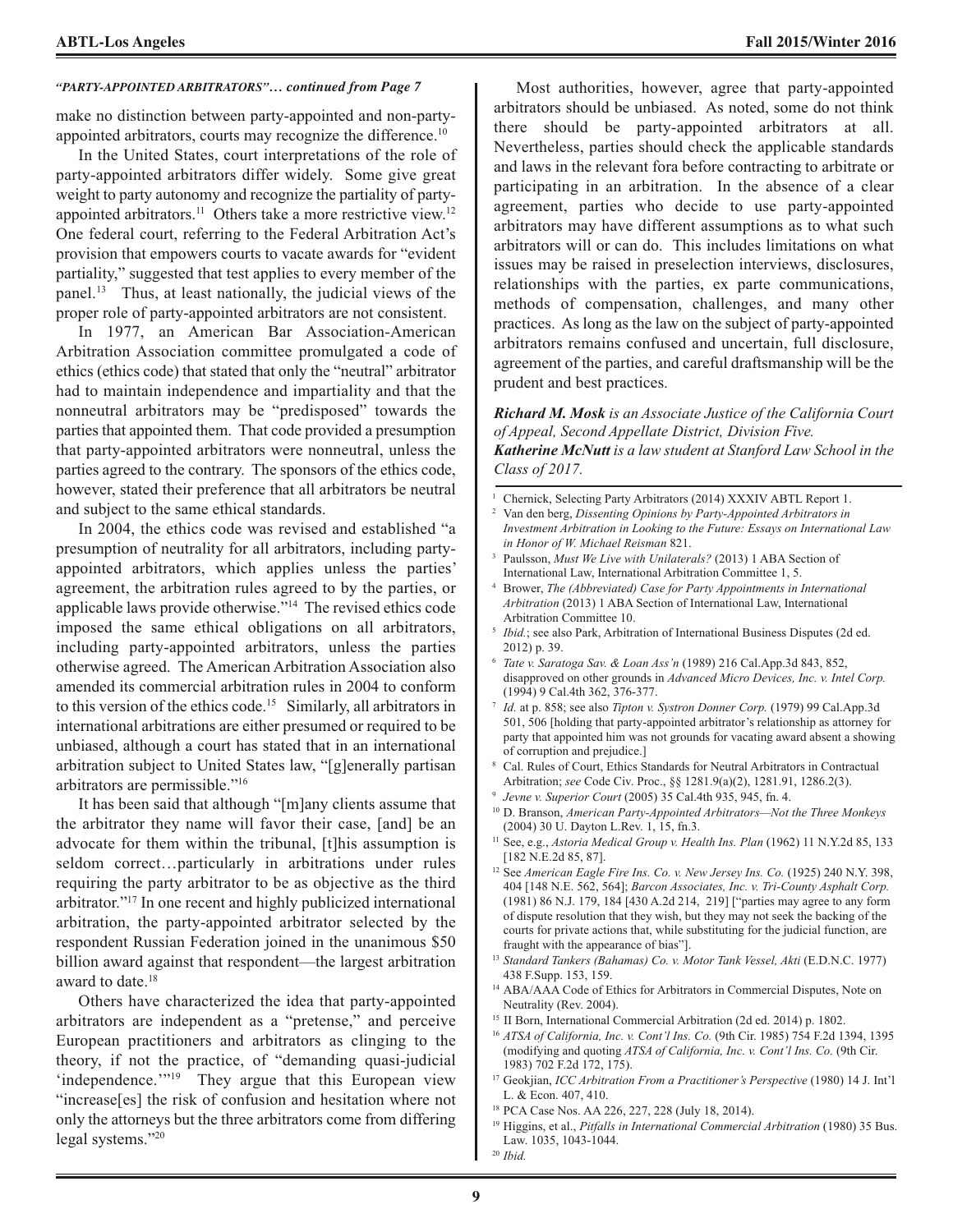#### **THE UNITED STATES SUPREME COURT ADDRESSES NEW CHALLENGES TO CLASS ACTIONS AND ARBITRATION**



*Jessica M. Di Palma*



In October Term 2015, the United States Supreme Court will issue opinions in several cases addressing Federal Arbitration Act (FAA) preemption of state-law attempts to evade arbitration, as well as procedural aspects of class action litigation. Depending on how they are decided, each of these cases may have a significant impact on class action litigation and arbitration in the years to come. The following cases involve the most prominent issues in these areas before the Court this term:

**1)** *Spokeo, Inc. v. Robins* **whether a plaintiff in a putative class action who alleges a willful violation of a federal statute yet**

*David W. Moreshead*

**suffers no concrete harm has Article III standing**

In *Spokeo, Inc. v. Robins*, 135 S. Ct. 1892 (2015), the United States Supreme Court will decide whether, by authorizing a private right of action based on violation of a federal statute, Congress may confer Article III standing on a plaintiff who suffers no concrete harm and who therefore could not otherwise invoke the jurisdiction of a federal court.

Thomas Robins sued Spokeo, Inc.—a website that provides users with information about other individuals, including contact data, occupation, economic health, and wealth level—for willful violations of the Fair Credit Reporting Act (FCRA). Robins, who was unemployed, alleged Spokeo's website reported false information that his education and wealth level were better than they actually were, and that this harmed his employment prospects and caused him emotional distress. The district court dismissed the action, ruling Robins lacked standing because he failed to plead injury in fact traceable to Spokeo's alleged statutory violations. The Ninth Circuit reversed and remanded, holding that Spokeo's alleged willful violation of the FCRA was sufficient to establish Article III standing, even if Robins did not suffer actual injury.

Spokeo asked the Supreme Court to resolve whether Congress can confer Article III standing on plaintiffs, like Robins, whose claims would otherwise fall short because

they have not suffered any concrete harm. As companies such as eBay, Twitter, and Facebook argue in amicus briefs filed on behalf of Spokeo, a ruling for Robins may open the floodgates to plaintiffs bringing abusive class actions based only on alleged violations of the numerous federal statutes that provide for statutory damages, whether or not the plaintiffs suffered injury in fact. At oral argument in the Supreme Court, a majority of the Justices seemed sympathetic to this position, but it remains to be seen whether they will conclude that Article III standing is absent in this case.

**2)** *DirecTV, Inc. v. Imburgia***—whether state courts can ignore the preemptive effect of the Federal Arbitration Act in interpreting arbitration agreements governed by state law**

In *DirecTV, Inc. v. Imburgia*, 136 S. Ct. 463 (2015), the United States Supreme Court returned to a topic that has vexed it for quite some time now: California state courts' recalcitrance in the face of the preemptive force of the FAA.

The arbitration clause in DirecTV's customer agreement required any claim against DirecTV to be resolved in arbitration, unless "the law of [the customer's] state" would find the provision unenforceable. Under the "*Discover Bank* rule," California courts had held arbitration agreements unenforceable when they contained class action waivers, but the United States Supreme Court decided in *AT&T Mobility LLC v. Concepcion*, 563 U.S. 333 (2011), that the FAA preempted *Discover Bank*.

DirecTV customers brought a putative class action in California state court challenging early cancellation fees DirecTV charged them. After *Concepcion* was decided, DirecTV moved to compel arbitration. The trial court denied DirecTV's motion, and the Court of Appeal affirmed. The Court of Appeal explained that the DirecTV arbitration agreement carved out "a specific exception" to the preemptive scope of the FAA by referencing state law. Further, the court interpreted the agreement's reference to state law to mean the parties intended to follow California law without considering the preemptive effect of the FAA. The court held that *Discover Bank*—despite having been overruled in *Concepcion*—was binding. Calling the Court of Appeal's conclusion "nonsensical," the Ninth Circuit subsequently disagreed with the Court of Appeal's holding in a case interpreting the same clause of the same DirecTV customer agreement. *Murphy v. DirecTV, Inc.,* 724 F.3d 1218 (9th Cir. 2013).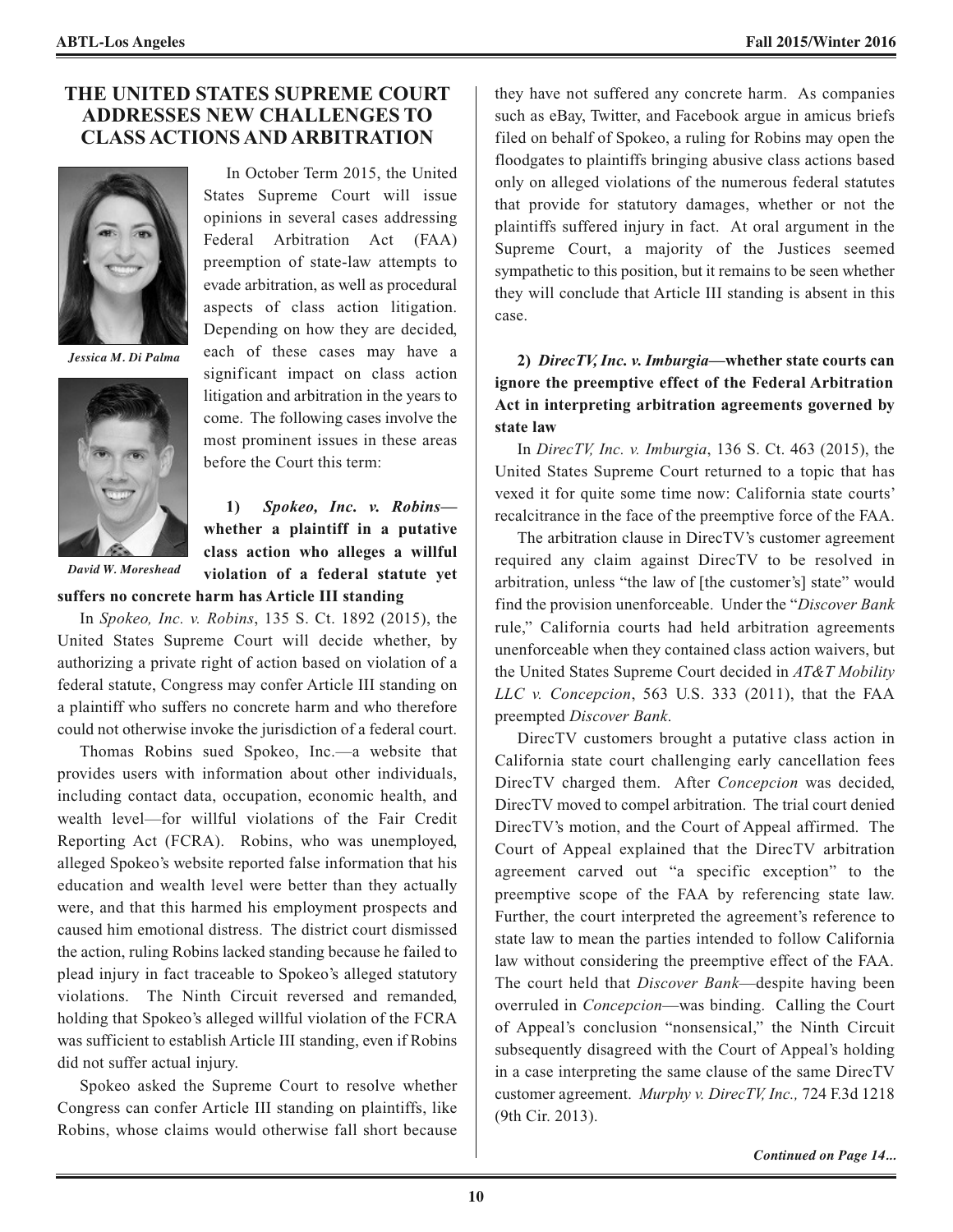#### **THE WAGES OF THE SIN OF HIDING EVIDENCE—A CAUTIONARY TALE**



*Kevin Boyle*



*Rahul Ravipudi*

In virtually every case, each party is in possession of evidence that its lawyers wish did not exist. Probably every lawyer has at least once pondered how good life would be if that evidence magically disappeared. But being ethical officers of the court, we never actually take any steps to hide that evidence from the opposing party, right? In addition to the ethical considerations, hiding evidence carries profound ramifications, and the risks can never outweigh the potential benefits. Simply put, and as the following tale reminds us—nothing good can come of hiding evidence.

**THE FACTS.** In December 2010,

a 15-year-old high school student was

crossing a four-lane road with no traffic controls for miles in either direction and cars driving at freeway speeds—to get to his school bus stop—when a vehicle driven by an elderly woman struck and killed him.

The police officers who investigated the accident found that the student was legally crossing in an unmarked crosswalk and the driver had an unobstructed view. The driver told the police that she just never saw the young man.

According to the young man's mother, in 2009, there had been bus stops on both sides of that road. Students who lived south of the road, like her son, did not need to cross the road to get to and from a bus stop. However, according to the mother, the stop on the south side of the road was removed during her son's sophomore year, requiring students to cross the road to get to the school bus. According to the California Code of Regulations, a school should not configure its bus stops in a way that requires children to cross uncontrolled, high-speed roads to get to and from a school bus stop. (Cal. Code Regs., tit. 13,  $\S$  1238, subd. (b)(3).) If the stops were configured as the mother said, the bus stop was illegally designated and would be a dangerous condition of the school district's property.

**THE DISCOVERY**. A government claim was served in May of 2011, giving the district unqualified notice of the impending litigation, and creating a duty to preserve

discoverable evidence. The district rejected the claim. The mother filed a complaint against the district, alleging dangerous condition of public property.

Fifteen days after the filing of the lawsuit, written discovery was propounded on the district. The discovery sought all information relating to the designation of the bus stops. Responsive documents would include the bus schedules identifying the bus stops at the time of the incident and the year prior.

The district produced 11 pages of documents, none of which appeared to pre-date the incident. The district denied every fact relayed by the mother as to the bus stop designations and instead stated the opposite.

Its failure to produce any evidence proved beneficial to the district throughout the lawsuit. The district's defenses included: (1) the bus stop was not designated on a multi-lane highway, but was actually a block away on a two-lane road with stop signs at every corner; (2) another bus stop much closer to the young man's home did not require him to cross any streets; and (3) there was never a bus stop on the southwest corner of the road. These defenses were offered through verified discovery responses, declarations of district employees, and the deposition testimony of district employees. As a result of these defenses, a demurrer was sustained without leave to amend, but reversed on appeal and remanded to the trial court for further proceedings.

**SUMMARY JUDGMENT AND SANCTION REQUESTS.** On remand, the district moved for summary judgment. Counsel for the mother hired an investigator. The investigation revealed that shortly before the incident, another student's mother had communicated with the district and saved her emails. The emails from the district had been authored by the same district employees who had been deposed and exposed all of the district's defenses as false. Not surprisingly, the trial court denied summary judgment.

Plaintiff moved for terminating, issue and evidentiary sanctions based on the destruction of all relevant evidence. Defendants have a duty to "to preserve evidence for another's use in pending or future litigation" even if that evidence has not been specifically requested in discovery. (*Williams v. Russ* (2008) 167 Cal.App.4th 1215, 1223 (*Williams*).) California law not only prohibits the destruction of evidence specifically requested, but also contemplates the preservation of evidence that could be used in future litigation even when it was never previously requested through court-ordered discovery. (See *ibid.*; *Karz v. Karl* (1982) 137 Cal.App.3d

*Continued on Page 12...*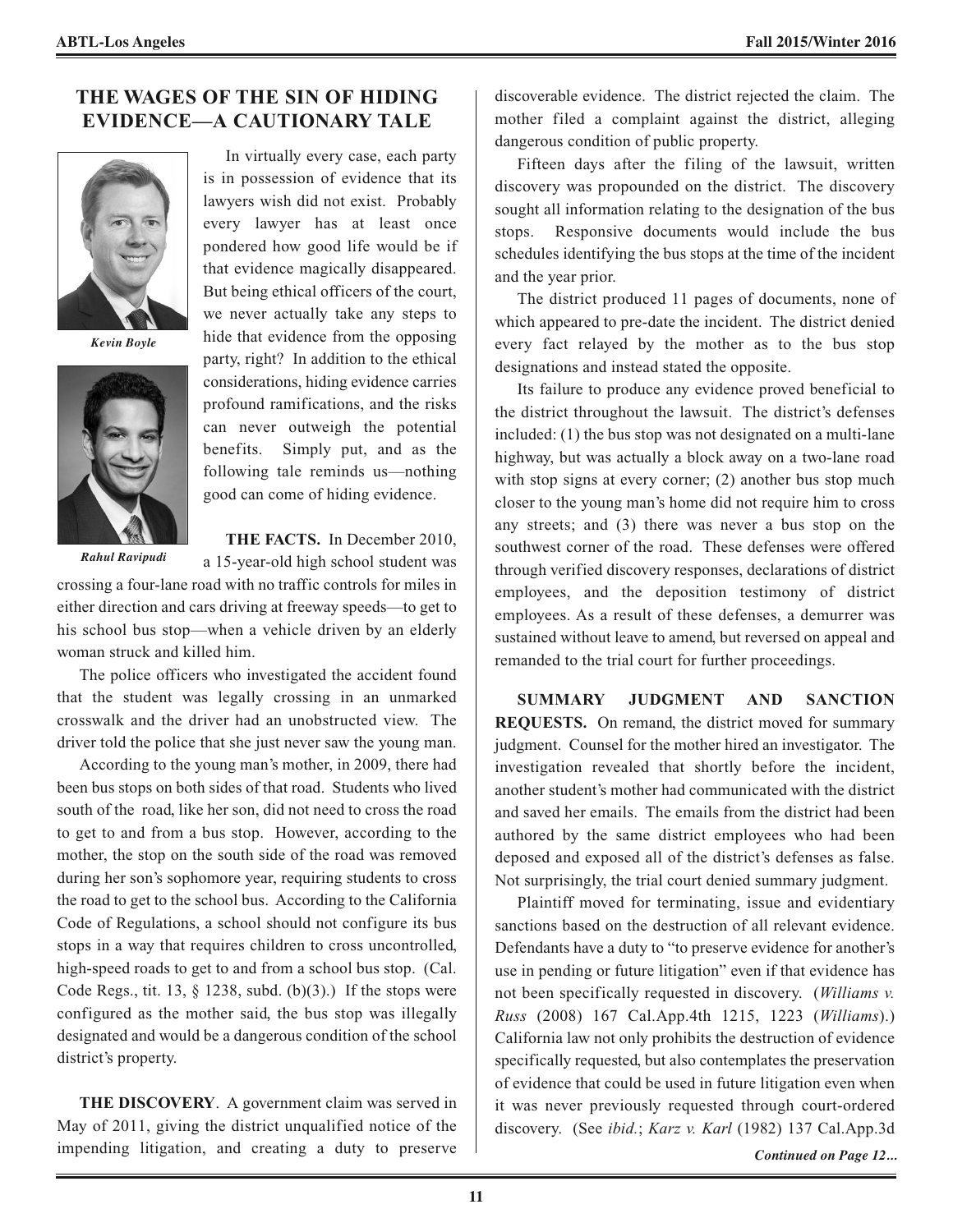#### 637; *Valbona v. Springer* (1996) 43 Cal.App.4th 1525; *Stephen Slesinger, Inc. v. Walt Disney Co.* (2007) 155 Cal.App.4th 736.) *"WAGES OF SIN OF HIDING EVIDENCE"… continued from Page 11*

To obtain sanctions for discovery abuse a plaintiff need only make an initial prima facie showing that the defendant withheld, destroyed, or failed to present evidence that had a substantial probability of damaging the moving party's ability to establish an essential element of his claim or defense. (See *National Council Against Health Fraud, Inc. v. King Bio Pharmaceuticals, Inc.* (2003) 107 Cal. App. 4th 1336, 1346- 1347; *Williams, supra*, 167 Cal.App.4th at p. 1227.)

In this case, the court ordered a hearing on the sanctions motion. During the hearing, the same district employees took the stand and began explaining how they had just found some documents, including a thumb drive with unknown contents, a file folder with undescribed materials, and 36 boxes of documents, all of which the court ordered produced. The following day, counsel for the district requested an in-camera review of an "attorney-client communication" folder. Portions of that folder revealed that within days of the accident, the district's risk management and the same district employees had discussed the potential exposure relating to the bus stop designation. Also hidden in that "attorney-client communication" folder were the bus stop schedules, which confirmed all of the allegations in the complaint.

The Court imposed the following issue sanctions on the district for secreting and hiding the bus stop evidence in the hopes of avoiding liability for a dangerous condition:

- Prior to the 2010 school year, the district designated bus stops on both sides of the road so that students did not need to cross the road to get to a bus stop;
- The district eliminated any bus stop on the south side of the road at the start of the 2010 school year, which required all of the students who lived on the south side to cross the uncontrolled 5-lane highway to get to the designated stop;
- The district's designated stop on the northeast corner of the road is located on a multi-lane highway in violation of the Code of Regulations;
- The district's superintendent was not involved in the designation of the bus stops despite regulations mandating he designate the stops;
- The district did not obtain the required permission from the California Highway Patrol in designating the bus stop;
- The district's designation of the bus stop created a dangerous condition of public property;
- The dangerous condition created by the district's designation of the bus stop was a substantial factor in causing the student's death;
- The dangerous condition created by the district's designation of the bus stop created a reasonably foreseeable risk that this kind of incident would occur;
- The negligent conduct of district employees while acting in the course and scope of their employment created the dangerous condition;
- The district was on actual notice of the dangerous condition it created and had a long enough time to protect against it;
- It would not have cost any money for the district to cure the dangerous condition;
- Defendants admit they created a dangerous condition of public property that was the cause of the student's death.

These issue sanctions established a dangerous condition of public property and that the district was a cause of the student's death, but allowed the district to continue to argue comparative fault of the driver and the student.

**THE VERDICT.** The jury deliberated for one day and found the district to be 100% responsible. The jury awarded \$20.5 million in non-economic damages against the district.

After judgment was entered, the trial court ordered the district to submit a declaration outlining all the steps it would take to make sure that its employees did not conceal evidence in the future.

\* \* \* \*

Some—like the district—may argue that the issue sanctions were too high, drove the verdict amount, and created passion and prejudice on the part of the jury. Plaintiff would argue the issue sanctions saved the district from the devastating impeachment of its employees on the witness stand. But we can all agree that if the district had not suppressed the evidence, sanctions would have been avoided altogether. So, the lesson learned is to always explain to your clients the wide-ranging consequences of failing to preserve and produce relevant evidence.

*Kevin Boyle and Rahul Ravipudi are partners at Panish, Shea & Boyle LLP, a plaintiffs trial law firm based in Los Angeles. Panish, Shea & Boyle LLP represented the plaintiff in the case discussed in this article.*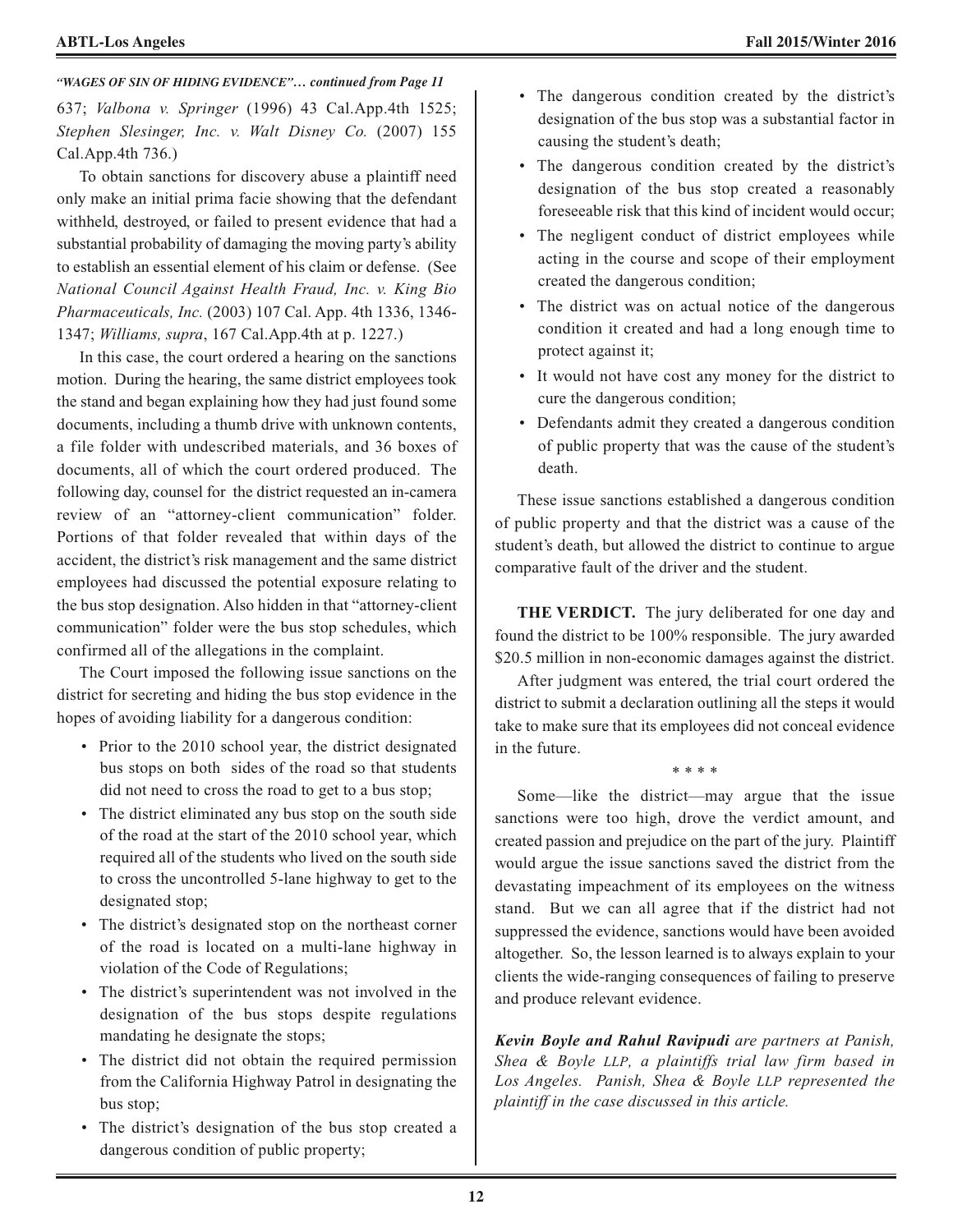#### **CALIFORNIA SUPREME COURT TO DECIDE BORROWERS' STANDING TO CHALLENGE MORTGAGE LOAN ASSIGNMENTS**



On December 2, 2015, the California Supreme Court heard oral argument in *Yvanova v. New Century Mortgage Corporation* (2014) 226 Cal.App.4th 495, review granted Aug. 27, 2014, S218973. *Yvanova* is one of several cases presenting the same question in which the Supreme Court has granted review: whether, in an action for wrongful foreclosure on a deed of trust securing a home loan, a

*Zareh A. Jaltorossian*

borrower has standing to challenge an assignment of the note and deed of trust on the basis of defects allegedly rendering the assignment void. The Supreme Court's decision in *Yvanova* will have a significant impact on nonjudicial foreclosure litigation in California, so it is worth considering what issues it presents and how it got to the Supreme Court.

*Yvanova* is a wrongful foreclosure action involving a relatively novel theory of liability sometimes labeled "improper securitization." In a process called securitization, multiple loans (including both the promissory note and the mortgage/deed of trust) with similar characteristics are pooled, and then sold in the secondary market where mortgage loans and servicing rights are bought and sold among mortgage originators, securitizers, investors, and trusts. A Pooling and Servicing Agreement governs the relationship among the various parties in the securitization process. The end result of a securitization transaction, from the borrower's perspective, is that the rights to the loan are assigned to a financial institution other than the one that originally made the loan.

In recent years, increasing numbers of defaulting borrowers facing nonjudicial foreclosure have sued their lenders' assignees (and usually any other parties involved in the foreclosure) based on the claim that these parties lack the right to foreclose because of some problem with the loan's securitization, including purported failures to comply with the terms of the applicable pooling agreements. As one would expect, defendants respond to such claims by arguing that the borrowers, who are not parties to the securitization transaction, lack standing to sue based on irregularities in the securitization process.

"Improper securitization" is, of course, just one theory borrowers have utilized to challenge the rights of defendants to foreclose on a loan. Other common arguments designed to avoid foreclosure focus on whether the foreclosing party owns or possesses the promissory note.

Until 2013, California appellate courts were unanimous in rejecting such wrongful foreclosure claims. *Gomes v.*

*Countrywide Home Loans, Inc.* (2011) 192 Cal.App.4th 1149, from Division 1 of the Fourth District Court of Appeal, laid much of the analytical groundwork for rejecting such theories. *Gomes* was a wrongful foreclosure action that did not involve an improper securitization claim but rather a claim that the entity initiating the foreclosure did not own the promissory note and was not the note owner's authorized agent. Analyzing California's detailed and "exhaustive" nonjudicial foreclosure statutes, the court held that the statutory scheme simply did not permit a borrower to bring an action compelling a defendant to demonstrate its right to foreclose before effectuating the foreclosure. To force a foreclosing party to demonstrate its right to foreclose in court would subvert the entire point of nonjudicial foreclosures.

A year later, in *Debrunner v. Deutsche Bank National Trust Co.* (2012) 204 Cal.App.4th 433, the Sixth District Court of Appeal addressed whether the foreclosing party must have actual possession of the promissory note. Following *Gomes*, the court held that no such requirement exists.

In *Jenkins v. JP Morgan Chase Bank, N.A.* (2013) 216 Cal.App.4th 497, Division 3 of the Fourth District Court of Appeal applied this rationale to an improper securitization claim. In *Jenkins*, the plaintiff argued that her home loan was pooled with other loans in a securitized investment trust in a manner that violated the pooling agreement, thereby extinguishing any security interest in her home. The court rejected this claim. It observed that the only parties to a pooling agreement are the transferor of the promissory notes and the transferees of the notes, not the plaintiff who is not a party to the pooling agreement and who still remains obligated on the promissory note.

A month after *Jenkins*, however, the Fifth District Court of Appeal reached a contrary result, holding that a borrower had standing to challenge the defendant's right to foreclose based on alleged non-compliance with the pooling agreement. *Glaski v. Bank ofAmerica, N.A.* (2013) 218 Cal.App.4th 1079. The court based this conclusion on the fact that the pooling agreement at issue was governed by NewYork law, specifically a statute under which the purported failure to place the loan in the trust prior to the pooling agreement's closing date made the assignment void. The plaintiff had alleged that the assignment took place after the closing date. The court held that the plaintiff's allegations, if proven, meant the assignment of the loan was void. The court thus allowed the plaintiff to proceed with the wrongful foreclosure action.

Soon after it came down, *Glaski* came under heavy criticism from a number of courts as inconsistent with California's nonjudicial foreclosure statutes. Courts also took issue with its reading of New York law. Other courts tried to avoid a direct conflict with *Glaski* by distinguishing it on the ground that *Glaski* was a post-foreclosure case—that is, an action challenging a foreclosure after the trustee's sale had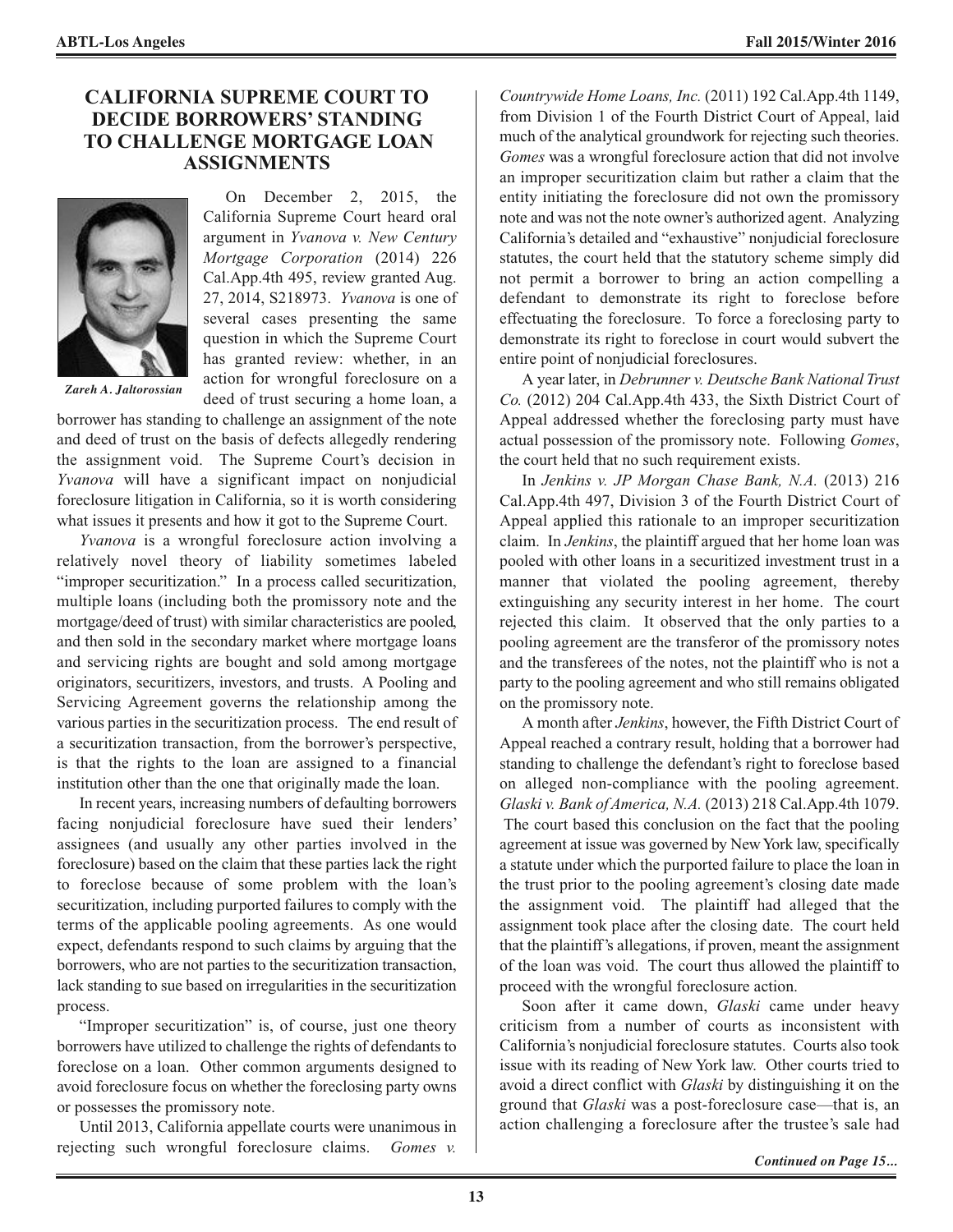#### *"CLASS ACTIONS AND ARBITRATION"… continued from Page 10*

The United States Supreme Court reversed and held the arbitration clause enforceable. It recognized that, while contract interpretation is traditionally left to state law, the question here was not one of contract interpretation, but whether the California court's holding was consistent with the FAA. The Court held that the state court did not interpret the arbitration clause the same way it would interpret nonarbitration contracts, thereby placing arbitration agreements on an unequal footing with other contracts in violation of the FAA. The Court's decision indicates that it intends to ensure California courts consistently enforce arbitration agreements.

#### **3)** *Campbell-Ewald Co. v. Gomez***—whether a defendant's offering a named plaintiff complete relief moots the plaintiff's claims, including the possibility of proceeding as a class action**

In *Campbell-Ewald Co. v. Gomez*, 135 S. Ct. 2311 (2015), the United States Supreme Court granted certiorari to address whether a defendant can "pick off" a putative class action's named plaintiff by offering to provide him or her complete relief.

After plaintiff Jose Gomez sought to represent a class of plaintiffs alleging violations of the Telephone Consumer Protection Act, defendant Campbell-Ewald offered him all of the relief he sought in his complaint. *Gomez* let the offer lapse without accepting it, after which Campbell-Ewald moved to dismiss the case on the ground that its offer mooted Gomez's individual and class claims. The district court denied this motion, although it later granted summary judgment to Campbell-Ewald on a different ground. On appeal, the Ninth Circuit agreed that Campbell-Ewald's offer did not moot the case.

Not long ago, the Supreme Court decided in *Genesis Healthcare Corp. v. Symczyk*, 133 S. Ct. 1523 (2013), that an offer of complete relief mooted a collective action under the Fair Labor Standards Act (FLSA). Here, the Ninth Circuit distinguished *Genesis*, holding that its reasoning was limited to FLSA collective actions.

At oral argument in the Supreme Court, the Justices appeared troubled by the notion that Campbell-Ewald's offer mooted the case, since that would allow Campbell-Ewald to avoid a court judgment holding it liable as Gomez was seeking. But a majority of the Justices seemed to acknowledge that allowing such a case to proceed after a plaintiff receives an offer of the complete relief he or she has requested would squander scarce judicial resources. Thus, while it is unclear whether the Supreme Court will hold the case to be moot, it seems unlikely that the case will be allowed to proceed.

**4)** *Tyson Foods, Inc. v. Bouaphakeo***—whether a class action can be certified where the putative class includes members who have not suffered any injury in fact and where the common measure of liability and damages is based on a non-representative sample**

In *Tyson Foods, Inc. v. Bouaphakeo*, 136 S. Ct. 381 (2015), the United States Supreme Court granted certiorari to decide two issues: (1) whether a class action can be certified where the "common evidence" of classwide liability and damages is an extrapolation of a non-representative sample of the class; and (2) whether a class can be certified if a substantial number of its members were not injured.

The district court in *Tyson Foods* certified a state-law class action under Federal Rule of Civil Procedure 23 and a collective action under the FLSA, alleging Tyson Foods had not paid hourly workers at its pork processing plant for all time spent donning and doffing protective gear required for work. At trial, plaintiffs sought to prove injury and damages using statistical evidence that averaged donning and doffing times, even though employees used different equipment and it was undisputed that hundreds of employees were not entitled to additional compensation. A jury found Tyson Foods liable, but awarded only about half of the damages suggested by plaintiffs' experts. Tyson Foods appealed, arguing that the district court erred in certifying the Rule 23 class and FLSA collective action, plaintiffs improperly relied on a formula to prove liability, and plaintiffs presented insufficient evidence to prove damages class-wide. A split Eighth Circuit panel rejected these arguments and affirmed.

Although the Supreme Court granted certiorari to decide two issues with potentially broad application to Rule 23 class actions, at oral argument the Justices focused on the type of proof that can support a FLSA claim for overtime pay. Instead of grappling with the question of whether a class can be certified under Rule 23 based upon statistical evidence where a substantial number of class members suffered no injury, the Court seemed to narrow its inquiry to whether "representative proof " is sufficient under the FLSA to demonstrate that workers were not paid overtime wages where the employer failed to keep proper records of hours worked. It remains to be seen whether the Court's opinion decides only this relatively narrow question of FLSA liability or whether it addresses the Rule 23 questions more broadly.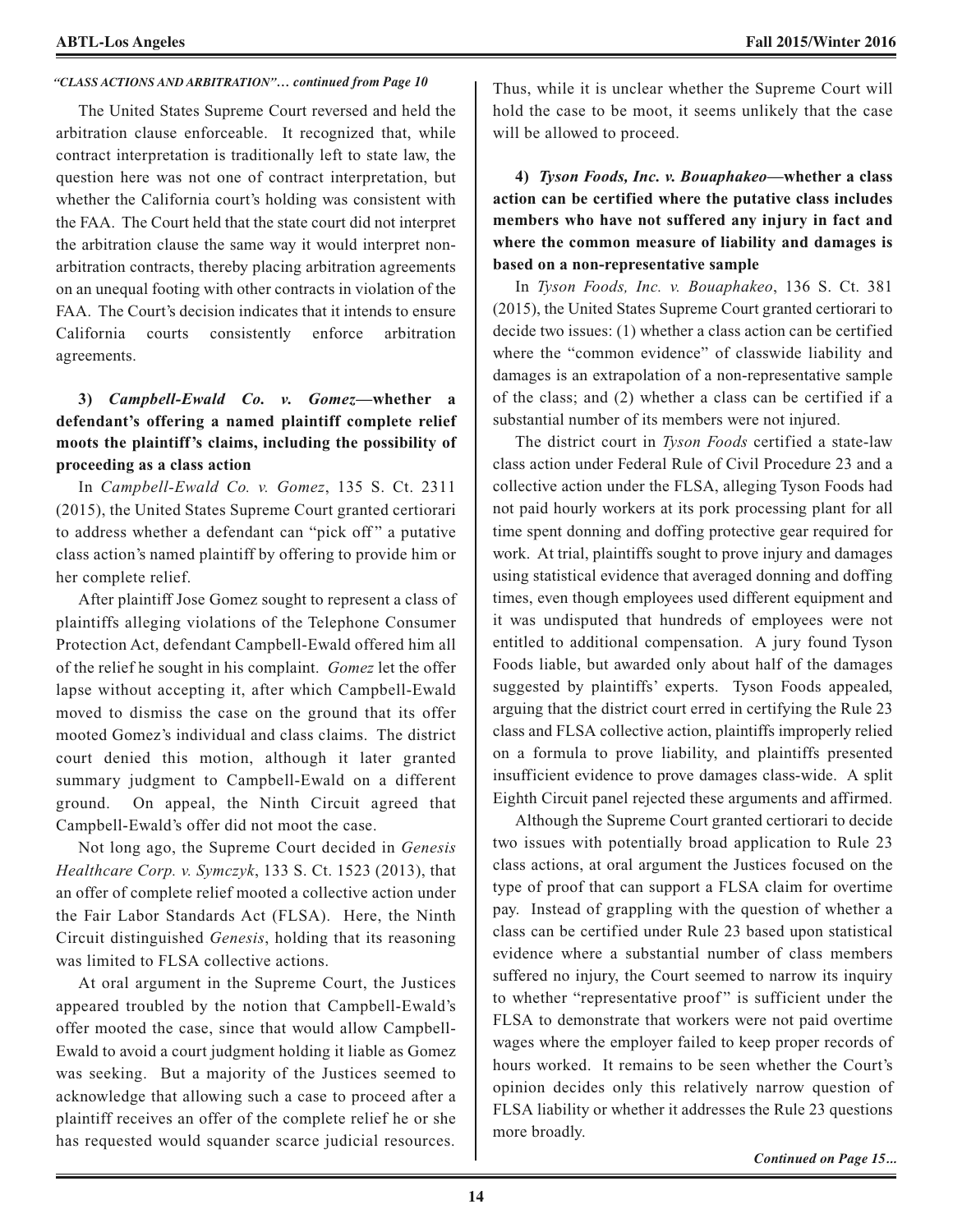#### *"MORTGAGE LOAN ASSIGNMENTS"… continued from Page 13 "CLASS ACTIONS AND ARBITRATION"… continued from Page 14*

already taken place—and, as such, did not implicate the concerns *Gomes* raised about undermining the nonjudicial foreclosure process. In *Kan v. Guild Mortgage Company* (2014) 230 Cal.App.4th 736, for instance, Division Two of the Second District Court of Appeal rejected a wrongful foreclosure claim based on an improper securitization where no trustee's sale had yet taken place. The court distinguished *Glaski* as a post-foreclosure case that did not apply to "preemptive" wrongful foreclosure claims. Despite distinguishing *Glaski* on its facts, however, *Kan* proceeded to register its disagreement with its approach, noting that "[t]he vast majority of courts analyzing the case . . . have found it unpersuasive."

Court of Appeal decisions after *Kan* have kept up the critical barrage against *Glaski*. *Yvanova*, from Division One of the Second District Court of Appeal, was one such case. Like *Glaski, Yvanova* was a post-foreclosure suit based on alleged defects in the securitization of the plaintiff's loan. Since the court could not simply sidestep *Glaski* as a post-foreclosure action, it squarely disagreed with it.

The Supreme Court granted review in *Yvanova*. The Court also granted review in several other cases disagreeing with *Glaski*. The Supreme Court is holding these decisions for disposition pending its consideration and disposition of *Yvanova*, the lead case.

The Supreme Court's decision in *Yvanova* will resolve the conflict between *Glaski* and the other Court of Appeal cases on the question of whether a borrower may raise an improper securitization claim. More importantly, it could decisively impact a wide variety of wrongful foreclosure lawsuits. Although *Yvanova* involved an improper securitization theory, the issue under review has far broader implications than just the validity of improper securitization claims. The Supreme Court has stated the issue broadly—whether a borrower has standing to challenge an assignment based on defects allegedly rendering the assignment void, not just defects that arose in the securitization process.

Indeed, during oral argument in *Yvanova*, several of the justices posed questions and comments suggesting they are struggling with the breadth of any proposed rule regarding a borrower's standing to challenge defects in the assignment of a note. The justices seemed concerned with the standing of borrowers to bring these types of suits in general, not just with the viability of improper securitization claims. The tenor of the oral argument was therefore consistent with the breadth of the question as the Court has framed it.

If the Court's broad framing of the issue and the justices' questions at oral argument prove reliable indicators, financial institutions and borrowers will be wrestling with *Yvanova's* outcome in a variety of wrongful foreclosure cases for the foreseeable future.

*Zareh A. Jaltorossian is Counsel in the Appellate Practice Group of Reed Smith LLP's Los Angeles office.*

**5)** *MHN Government Services, Inc. v. Zaborowski* **whether California's arbitration-specific severability rule is preempted by the FAA**

The United States Supreme Court granted certiorari in *MHN Government Services, Inc. v. Zaborowski*, 136 S. Ct. 27 (2015), to address the viability of California's arbitrationspecific severability rule under the FAA. For contracts generally, California law requires courts to sever unconscionable provisions in order to make an agreement enforceable. But California has a different rule for arbitration agreements that allows courts to decline severance and simply refuse to enforce the agreement if it contains more than one unconscionable provision. *See Armendariz v. Found. Health Psychcare Servs., Inc.*, 24 Cal. 4th 83, 124 (2000).

In this case, a split Ninth Circuit panel applied *Armendariz's* arbitration-specific non-severability rule to uphold a district court's refusal to enforce an arbitration agreement. The district court found several unconscionable provisions "so permeated [the agreement] with unconscionability that it [wa]s not severable," despite the fact that the agreement explicitly included a severability clause. The dissent argued that refusing to sever the unconscionable provisions contradicts the FAA and *Concepcion*, noting that severing those provisions would not require the court to add any provisions or otherwise rewrite the agreement.

On January 7, the Supreme Court removed *MHN* from its oral argument calendar after the parties informed the Court that the case was in the process of settling. Though the Court will likely not be required to decide the merits of the case, the Supreme Court's grant of certiorari in *MHN* indicates its continuing interest in whether *Armendariz*'s arbitrationspecific non-severability rule is preempted by the FAA.

\* \* \*

These cases show that the United States Supreme Court continues to closely monitor developments in the arbitration and class action arenas. The Court's decisions in these cases may either continue the trends of allowing businesses to curtail class action litigation and direct more disputes to arbitration or they may put the brakes on these trends. We will know the answer by next June.

*Jessica M. Di Palma and DavidW. Moreshead are bothAppellate Fellows at the civil appellate law firm of Horvitz & Levy LLP.*